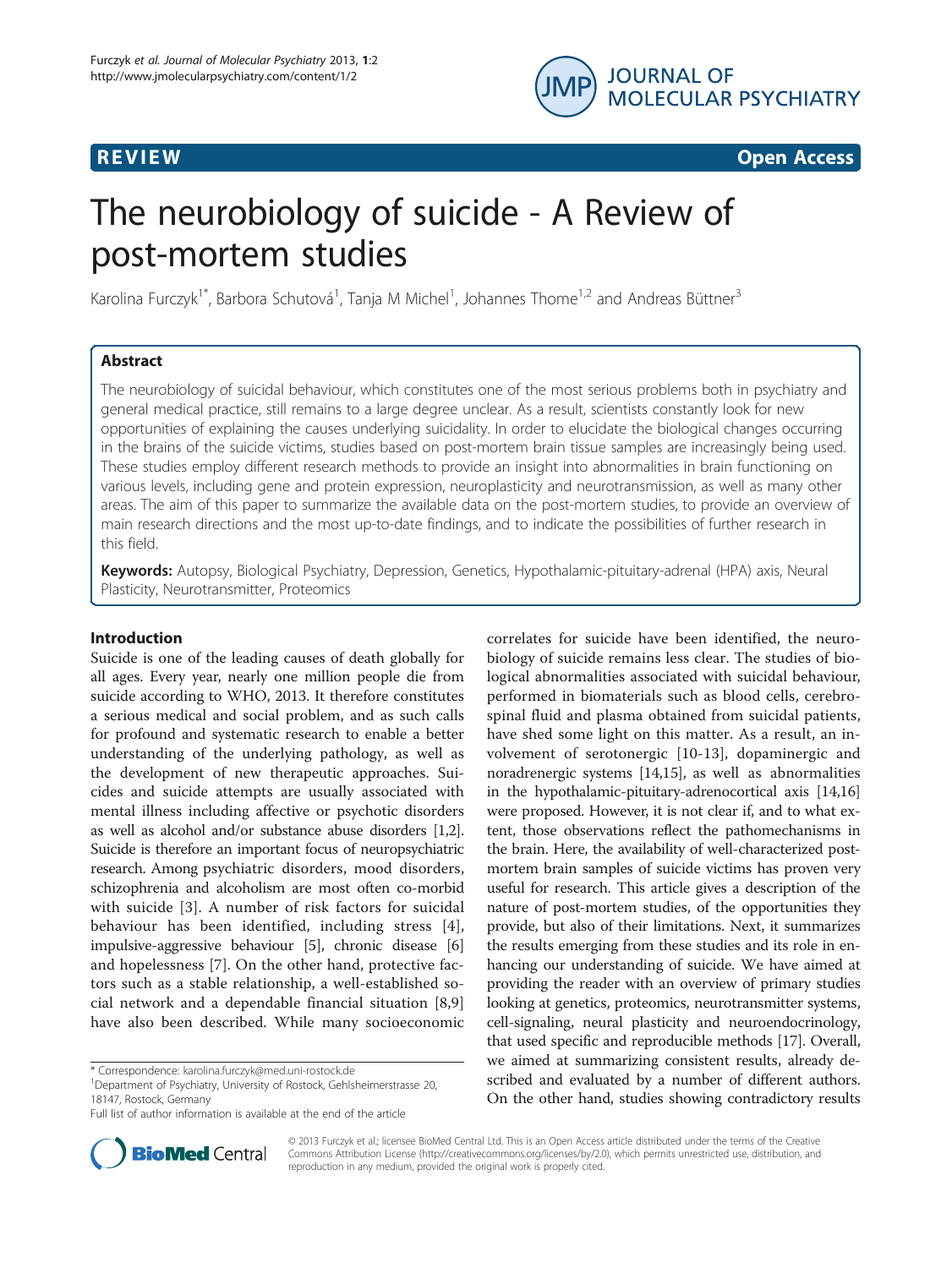reflect the complexity of the presented problems. In order to better point out new research directions, such inconsistent studies have also been included in our review. Last but not least, although we concentrate on the most upto-date findings, we also describe a number of the most important older studies, which have provided the basis for the more recent ones.

#### Review

# Post-mortem studies in suicide victims

Post-mortem brain samples obtained from suicide victims and controls offer many new opportunities to study molecular mechanisms underlying suicidal behaviour. In contrast to earlier studies based on peripheral tissues, research enables a direct insight into the neurobiological abnormalities associated with suicide. However, it is important to be aware that those studies need to meet certain criteria [\[18\]](#page-17-0).

To begin with, a positive opinion of the local ethical commission is mandatory for every study involving the examination of human brain samples. Next, because the brain tissue degrades very easily, the process of collecting samples for post-mortem studies should be carried out with special care. The collection of the samples should ideally take place no longer than 48 hours after death. In order to establish the quality of collected tissue and determine whether it is adequate for measuring protein levels and gene expression, pH of the samples and the RNA integrity number should be determined. Since methyltransferaseand acetyltransferase-activities measured in brain samples were reported to be relatively preserved and independent of storage duration or post-mortem interval Monoranu et al. [[19](#page-17-0)] proposed to use their levels as stability markers in epigenetic studies. On the other hand, an increased storage period has been shown to influence tryptophan levels, which led to the conclusion that the level of this amino acid might indicate the level of protein degradation in the sample [\[20\]](#page-17-0). Next, it is very important to carefully examine the samples for any neuropathological abnormalities. This can be combined with dissecting particular regions of the brain, so that the exact neuroanatomical location of examined molecular processes can be taken into account. Since many psychiatric patients have been on several medications, and a drug addiction is often associated with suicidality, it is also advisable to obtain an accurate toxicological screening of the samples. Alternatively, toxicological tests can be performed using the blood of the subjects. Last but not least, a "psychological autopsy" should be obtained from the subjects' families and friends, including psychiatric diagnoses, physical disorders, childhood history, possibilities of early life trauma and history of adverse life events. Nowadays, post-mortem brain collection programs [\[21\]](#page-17-0) have minimized the difficulties resulting from these prerequisites, readily offering samples collected using standardized methods. Studies based on brain tissue have been focusing different immunological and biochemical mechanisms, as well as gene expression and brain cytoarchitecture. Below are presented the key topics of this research in relation to suicidality.

#### Genetic studies

Looking at a possible role of various genetic factors in suicidal behaviour can broaden our knowledge of different neurobiological elements responsible for this pathology. A number of studies have focused on one or several genes at a time, comparing suicide victims with controls. This led to the identification of genetic predisposing factors, such as WFS1 [\[22,23](#page-17-0)] or p75NTR [[24\]](#page-17-0) as well as many others. On the other hand, many researchers proposed an involvement of a whole family of genes or certain pathways rather than just single genes in the pathology of different psychiatric disorders [[25,26](#page-17-0)]. For example, Must et al. [\[27](#page-17-0)] found common variations in a group of genes located in the 4p locus to be related to completed suicide in male individuals. However, to confirm the biological relevance of these studies, it is necessary to replicate the findings in similar and comparable clinical samples with comprehensive coverage of the variants at a particular candidate locus [[28](#page-17-0)]. To this end, genome-wide association studies and mRNA expression studies can help to verify to the significance of previous reports and distinguish biochemical pathways and processes particularly important to the pathophysiology of suicide. The association studies provide a powerful tool for discovering the strongest and most common links between different genes and suicide. The expression studies enable a detailed description of gene expression patterns characteristic for different brain regions. In order to obtain reliable results, it is crucial to match the groups of studied subjects and controls according to age, sex, ethnic background and post-mortem intervals. A promising approach for gene expression studies is the use of oligonucleotide microarrays for the analysis of mRNA levels in the brain tissue. In order to ensure high dependability of the final results, several microarray RNA integrity indicators can be used, such as noise (RawQ) or consistent β-actin and glyceraldehyde-3-phosphate dehydrogenase (GAPDH) 5'/3' signal ratios. However, there is some controversy in relation to the idea of the housekeeping genes and, since the levels of the mRNA for β-actin and GAPDH have also been found to be dependent of cellular profiles and activation, there is a need for finding new methods of controlling the RNA integrity [[29\]](#page-17-0). When analyzing the whole genome, the researchers inevitably face the problem of processing large amounts of complex information. It is therefore important to use reliable tools to summarize and functionally explore the collected data. Here, electronic data bases, as well as gene ontology and enrichment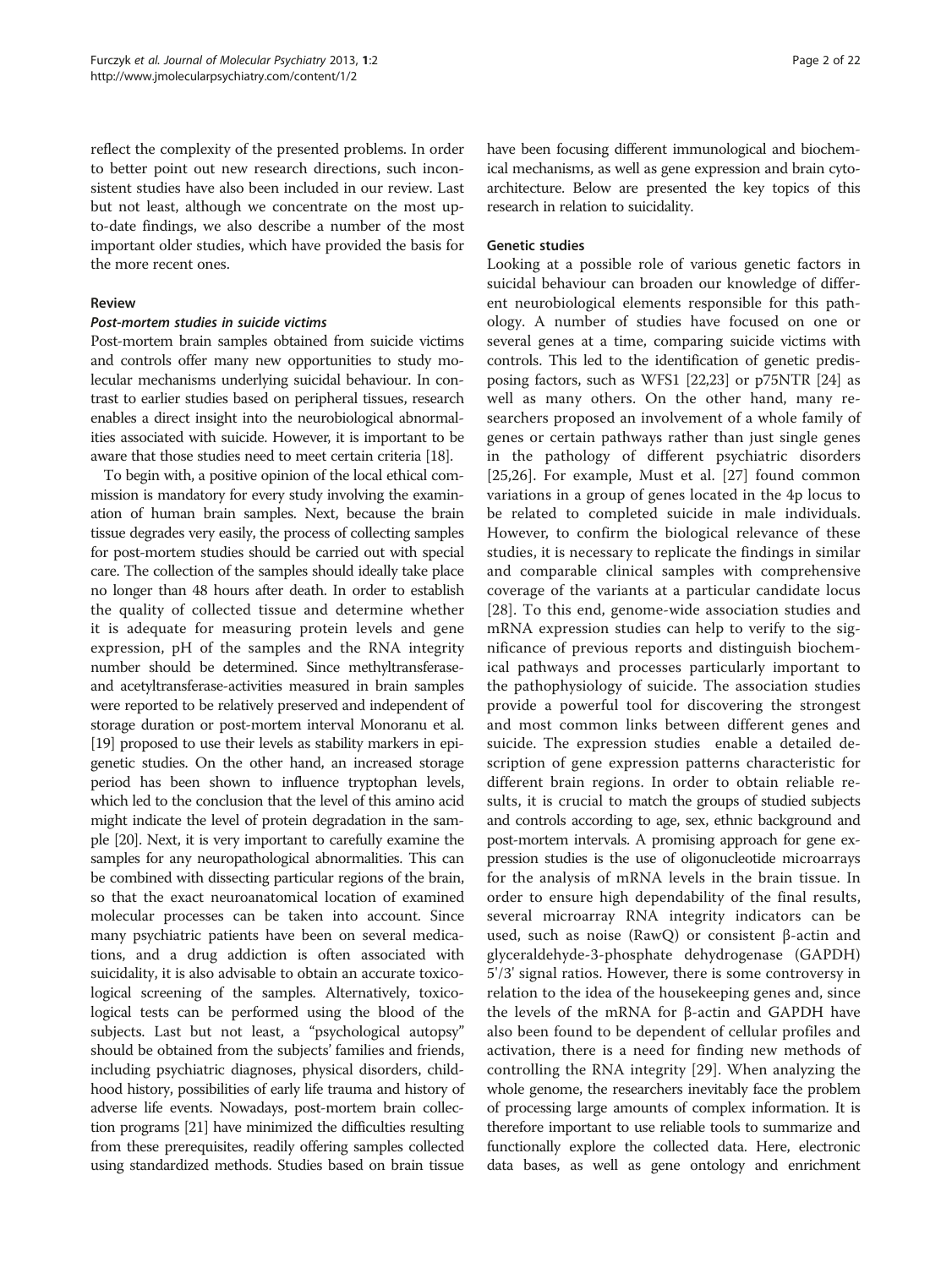algorithms prove indispensable. Another important element is the implementation of sufficiently stringent significance criteria to identify differentially expressed genes biologically relevant to suicide. One of the commonly used tests is the combination of an ANOVA and subsequent t-tests, also referred to as Fisher protected least significant difference (LSD) test [[28\]](#page-17-0). What is more, when running multiple tests it is always important to confirm the statistical significance using corresponding tools, for example the Bonferroni correction [[30](#page-17-0)]. The analysis of gene ontology categories is one of the possibilities to organize the collected data and transparently present the role of the distinguished genes. Sequeira et al. [[28](#page-17-0)] looked at patterns of gene expression in the limbic system of suicide victims to identify differentially expressed genes. The vast majority of expression changes were observed in the amygdala and hippocampus. Amongst the most strongly overrepresented genes where those involved in transcriptional regulation and metabolism: APLP2, BACE1, SYT4, ADCY8, GABRA1 and GABRB1. The identification of the adenylate cyclase 8 gene (ADCY8) confirms previous evidence of a possible involvement of the adenyl cyclase (AC) signaling system in the pathophysiology of suicide (see below). Interestingly, the findings are paralleled by the reports from animal studies: APLP2 knockout mice present with a reduction in both density and number of docked vesicles at the active zone [[31\]](#page-17-0), while SYT4 knockouts display reduced levels of anxiety and depression-like behaviour [\[32\]](#page-17-0). Sequeira and colleagues also approach a problem of a possible confounding effect on the gene expression by psychoactive drugs.

Genetic studies offer a unique possibility of comparing the effects of both long-term substance abuse (in subjects with documented chronic dependence) and acute substance exposure (in subjects without such history but with positive toxicological screening) on gene expression. The same research group performed gene expression analyses in 17 cortical and subcortical brain regions from suicide victims with and without major depression and controls [[33\]](#page-17-0). They observed the highest number of suicide specific alterations in prefrontal cortical areas and hippocampus (HIP). With the use of the gene ontology analysis, alterations of synaptic neurotransmission and intracellular signaling were revealed. Among these, glutamatergic [[34\]](#page-17-0) and GABAergic related genes were globally altered. Thalmeier et al. [[35](#page-17-0)] also performed a classification of the differentially expressed genes according to their biological function and statistical analyses of the data, using post-mortem orbitofrontal cortex of violent suicide victims and control subjects. As a result, they found nine particularly interesting transcripts (CDCA7L, CDH12, EFEMP1, MLC1, PCDHB5, PTPRR, S100A13, SCN2B, and ZFP36). The subsequent pathway analysis showed that the gene ontology categories

'central nervous system development', 'homophilic cell adhesion', 'regulation of cell proliferation' and 'transmission of nerve impulse' were significantly enriched. In a re-analysis of a large set of Affymetrix Human Genome U133A microarray data, Kim et al. [[36](#page-17-0)] compared gene expression levels between suicide completers vs. nonsuicide groups within two diagnostic groups, namely bipolar disorder and schizophrenia. Among bipolar samples, 13 genes and among schizophrenia samples, 70 genes were found to be differentially expressed. According to real-time quantitative PCR data, PLSCR4 and EMX2 were significantly down-regulated in the schizophrenia suicide completers, but not in patients with bipolar disorder. One of the genes found to be upregulated in the bipolar group was gamma-amino butyric acid A receptor, α5 subunit (GABRA5), which, similarly to the finding of GABRA1 up-regulation by Sequeira et al. [[28](#page-17-0)], indicates a possible involvement of the GABAergic neurotransmitter system in suicide. The authors concluded that, since the overlap of genes among the two diagnostic groups was small, a larger number of disorder-specific genes was found. This suggests that disorder-specific pathways dominate over common pathways at the molecular level. Sibille and colleagues [\[37](#page-17-0)] used DNA microarrays to conduct a large-scale gene expression analysis in two regions of the human prefrontal cortex obtained from postmortem matched groups of subjects with major depression who died by suicide, and control subjects who died from other causes and were free from psychiatric disorders. Although the authors investigated molecular and cellular pathways potentially involved in depression and suicidal behaviour, and tested several hypotheses of disease pathology and of their putative molecular impact, including changes in single genes, the existence of subgroups of patients or disease subtypes, or the possibility of common biological pathways being affected in the disease process, no evidence for molecular differences that correlated with depression and suicide was found. As a result, the authors hypothesized that either the research methods they used were not sensible enough, or the pathology characteristic for depression was localized in other brain areas and possibly rather associated with post-transcriptional effects and/or changes in protein levels or functions, than with altered transcription in the prefrontal cortex (PFC) Table [1](#page-3-0) provides an overview of the genes possibly involved in suicide.

# **Proteomics**

The analysis of proteome, defined as an entity of all proteins of a cell, a tissue or an organism at a certain time and under exact defined conditions [[38](#page-17-0)] , can help identify new suicide-associated proteins or protein modifications. The proteome is by definition highly dynamic and variable, i.e. easily influenced by a change in various intraand extracellular processes. Similarly, the variety of factors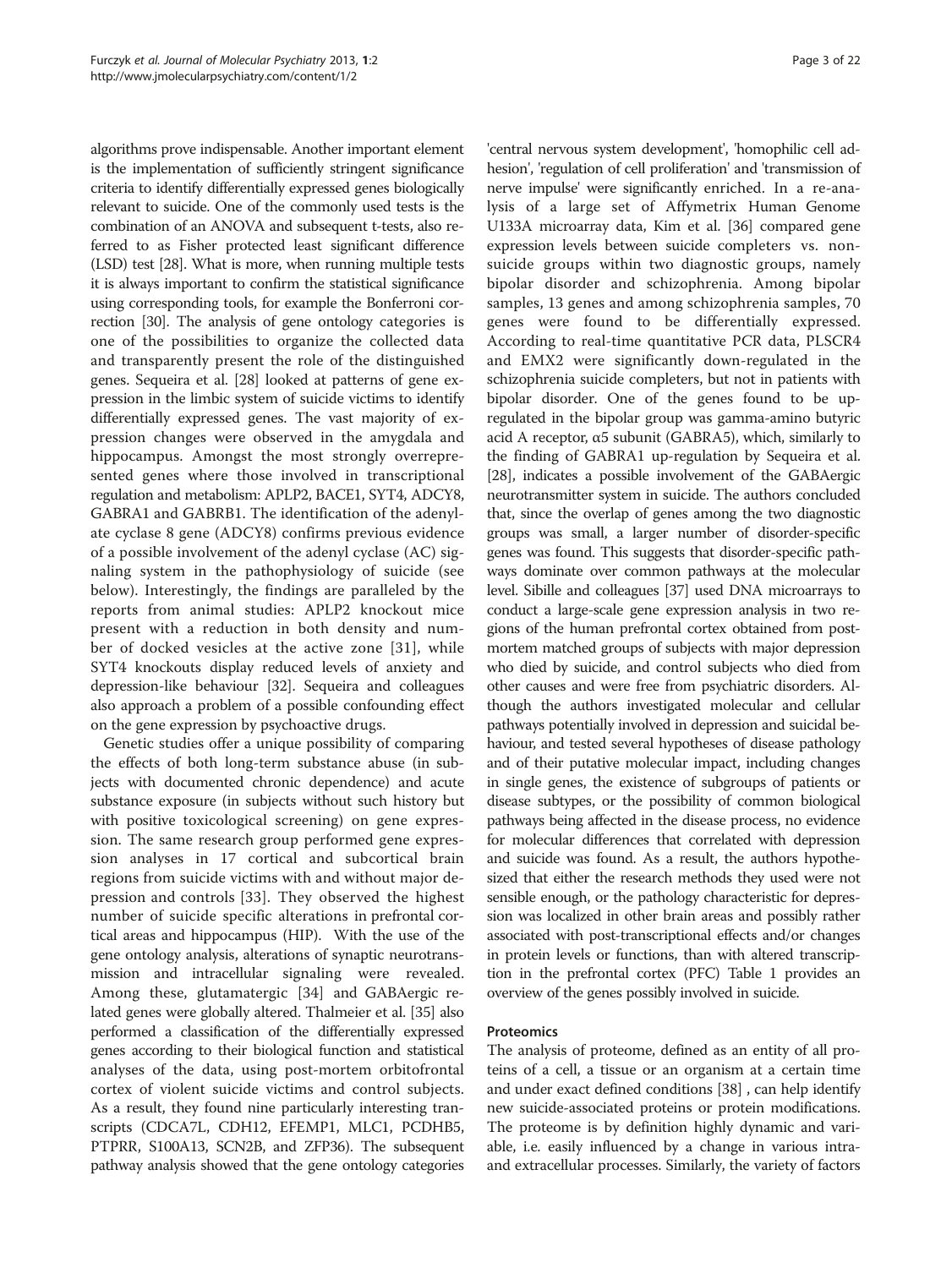# <span id="page-3-0"></span>Table 1 Genes possibly involved in suicide

| Gene<br>symbol   | Description                                                                  | Change                                           |            | Location Diagnosis        | Reference |
|------------------|------------------------------------------------------------------------------|--------------------------------------------------|------------|---------------------------|-----------|
| A <sub>2</sub> M | alpha-2-macroglobulin                                                        | upregulation                                     | PFC        | SCH                       | 35        |
| ABCG2            | ATP-binding cassette, sub-family G(WHITE),<br>member 2                       | upregulation                                     | PFC        | aSCH                      | 35        |
| ADCY8            | adenylate cyclase 8 (brain)                                                  | upregulation                                     | <b>LS</b>  | <b>MD</b>                 | 27        |
| ADRA2A           | adrenoceptor alpha 2A                                                        | higher frequency of the<br>C1291G SNP            | G          | upregulated               | 73, 115   |
| ADRA2B           | adrenoceptor alpha 2B                                                        | higher frequency of the<br>rs1018351 SNP         | G          | <b>NC</b>                 | 116       |
| AGT              | angiotensinogen (serpin peptidase inhibitor,<br>clade A, member 8)           | downregulation                                   | PFC        | SCH                       | 35        |
| AGXT2L1          | alanine-glyoxylate aminotransferase 2-like 1                                 | downregulation                                   | PFC        | SCH                       | 35        |
| AHCYL1           | S-adenosylhomocysteine hydrolase-like 1                                      | downregulation                                   | PFC        | SCH                       | 35        |
| ALDH1L1          | aldehyde dehydrogenase 1 family, member L1                                   | downregulation                                   | PFC        | <b>SCH</b>                | 35        |
| APLP2            | amyloid beta (A4) precursor-like protein 2                                   | upregulation                                     | L          | <b>MD</b>                 | 27        |
| <b>APOE</b>      | Apolipoprotein E                                                             | downregulation                                   | PFC        | SCH                       | 35        |
| APOLD1           | apolipoprotein L domain containing 1                                         | downregulation                                   | PFC        | SCH                       | 35        |
| ATP1A2           | ATPase, Na+/K+ transporting, alpha 2 (+) polypeptide                         | downregulation                                   | PFC        | SCH                       | 35        |
| ATP1B2A          | ATPase, Na+/K+ transporting, beta 2 polypeptide                              | downregulation                                   | <b>PFC</b> | SCH                       | 35        |
| BACE1            | beta-site APP-cleaving enzyme 1                                              | upregulation                                     | LS.        | <b>MD</b>                 | 27        |
| BBOX1            | butyrobetaine (gamma), 2-oxoglutarate dioxygenase 1                          | downregulation                                   | PFC        | SCH                       | 35        |
| <b>BDNF</b>      | brain-derived neurotrophic factor                                            | downregulatoin                                   | PFC,       | HIP NC                    | 173, 174  |
| C <sub>3</sub>   | complement component 3                                                       | upregulation                                     | PFC        | SCH                       | 35        |
| CD74             | CD74 molecule, major histocompatibility complex,<br>class II invariant chain | upregulation                                     | PFC        | SCH                       | 35        |
| CDCA7L           | cell division cycle associated 7-like                                        | not characterised                                | PFC        | <b>NC</b>                 | 34        |
| CDH12            | cadherin 12, type 2 (N-cadherin 2)                                           | not characterised                                | PFC        | <b>NC</b>                 | 34        |
| CHI3L1           | chitinase 3-like 1 (cartilage glycoprotein-39)                               | downregulation                                   | PFC        | <b>BD</b>                 | 35        |
| CLDN10           | claudin 10                                                                   | downregulation                                   | PFC        | <b>SCH</b>                | 35        |
| <b>COMT</b>      | catechol-O-methyltransferase                                                 | higher frequency of the<br>val158met SNP         | G          | NC, male<br>suicides only | 125       |
| CRH              | corticotropin releasing hormone                                              | upregulation                                     | PFC        | SCH                       | 35        |
| CSF1R            | colony stimulating factor 1 receptor                                         | upregulation                                     | PFCS       | CH                        | 35        |
| CX3CR1           | chemokine (C-X3-C motif) receptor 1                                          | upregulation                                     | PFC        | SCH                       | 35        |
| DARPP-32         | protein phosphatase 1, regulatory (inhibitor)<br>subunit 1B                  | downregulation                                   | PFC        | SCH                       | 128       |
| DDIT4            | DNA-damage-inducible transcript 4                                            | downregulation                                   | PFC        | SCH                       | 35        |
| DUSP6            | dual specificity phosphatase 6                                               | upregulation                                     | PFC        | SCH                       | 35        |
| EFEMP1           | EGF-containing fibulin-like extracellular matrix protein 1                   | downregulation                                   | PFC        | SCH                       | 35        |
| EFEMP1           | EGF containing fibulin-like extracellular matrix protein 1                   | not characterised                                | PFC        | NC                        | 34        |
| EIF5A            | eukaryotic translation initiation factor 5A                                  | downregulation                                   | PFC        | SCH                       | 35        |
| EMX <sub>2</sub> | empty spiracles homolog 2 (Drosophila)                                       | downregulation                                   | PFC        | SCH                       | 34, 35    |
| EMX <sub>2</sub> | empty spiracles homolog 2 (Drosophila)                                       | downregulation                                   | PFC        | <b>BD</b>                 | 35        |
| EPHX1            | epoxide hydrolase 1, microsomal (xenobiotic)                                 | downregulation                                   | PFC        | SCH                       | 35        |
| EVC              | Ellis van Creveld syndrome                                                   | higher frequency of the<br>rs1383180 polymorhism | G          | NC, male<br>suicides only | 26        |
| FAM107A          | family with sequence similarity 107, member A                                | downregulation                                   | PFC        | SCH                       | 35        |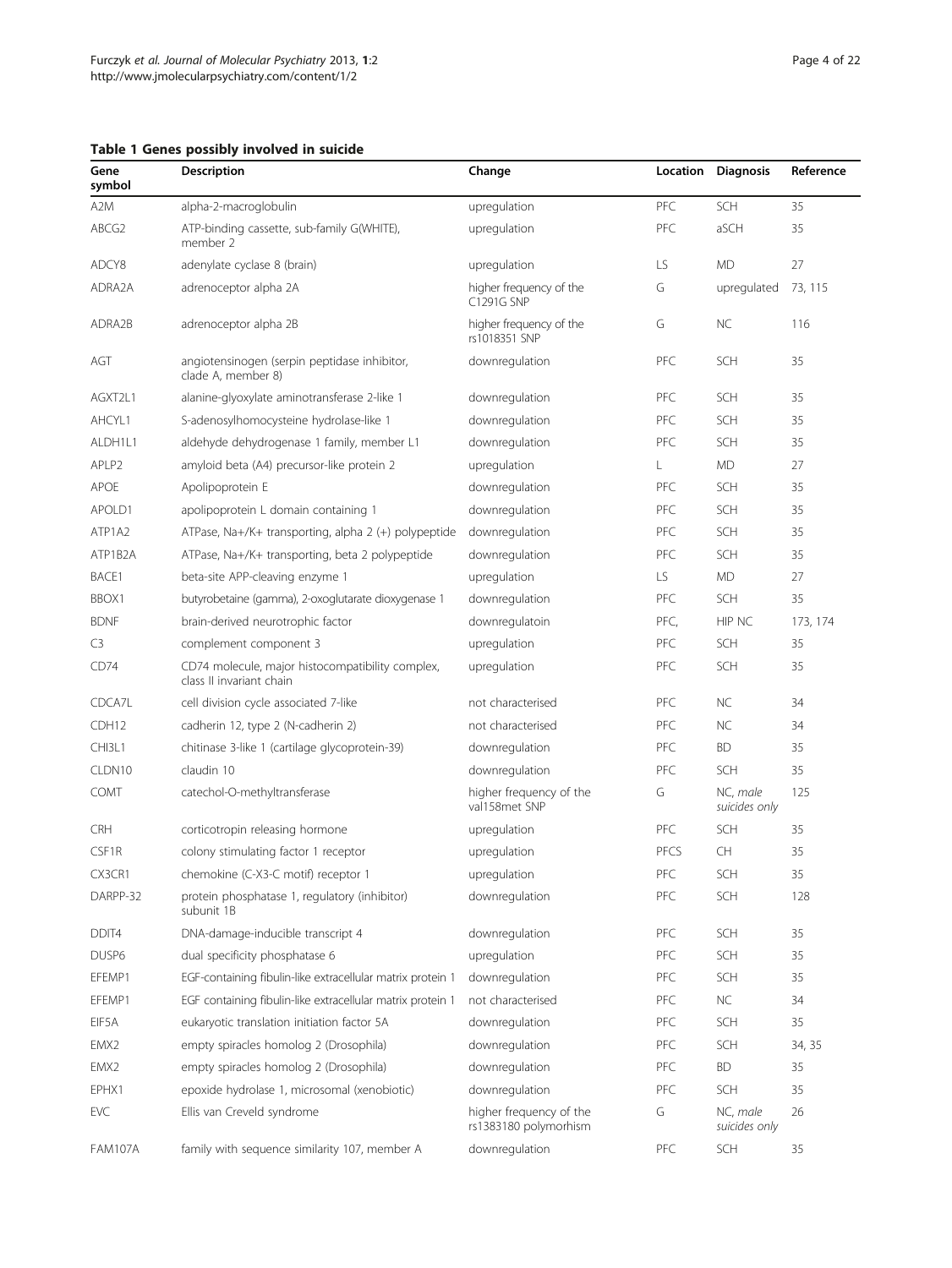# Table 1 Genes possibly involved in suicide (Continued)

| FGFR3              | fibroblast growth factor receptor 3 (achondroplasia,<br>thanatophoric dwarfism) | downregulation                                           | PFC  | SCH                         | 35     |
|--------------------|---------------------------------------------------------------------------------|----------------------------------------------------------|------|-----------------------------|--------|
| FXYD1              | FXYD domain containing ion transport regulator 1<br>(phospholemman)             | downregulation                                           | PFC  | SCH                         | 35     |
| GABRA1             | gamma-aminobutyric acid (GABA) A receptor, alpha 1                              | upregulation                                             | LS   | MD                          | 27     |
| GABRA5             | gamma-aminobutyric acid (GABA) A receptor, alpha 5                              | upregulation                                             | PFC  | <b>BD</b>                   | 34.35  |
| GABRB1             | gamma-aminobutyric acid (GABA) A receptor, beta 1                               | upregulation                                             | LS   | MD                          | 27     |
| <b>GLUL</b>        | glutamate-ammonia ligase (glutamine synthetase)                                 | downregulation                                           | PFC  | SCH                         | 35     |
| HLA-DPA1           | major histocompatibility complex, class II, DP alpha 1                          | upregulation                                             | PFC  | <b>SCH</b>                  | 35     |
| <b>HLA-DRA</b>     | major histocompatibility complex, class II, DR alpha                            | upregulation                                             | PFC  | SCH                         | 35     |
| HSPB1              | heat shock 27 kDa protein 1                                                     | downregulation                                           | PFC  | SCH                         | 35     |
| HTR <sub>2</sub> C | 5-hydroxytryptamine (serotonin) receptor 2C,<br>G protein-coupled               | higher frequency of the<br>Cys23Ser polymorhism          | G    | NC, female<br>suicides only | 84     |
| ID <sub>4</sub>    | inhibitor of DNA binding 4, dominant negative<br>helix-loop-helix protein       | downregulation                                           | PFC  | SCH                         | 36     |
| IL17RB             | interleukin 17 receptor B                                                       | downregulation                                           | PFC  | SCH                         | 35     |
| ITGB4              | integrin, beta 4                                                                | downregulation                                           | PFC  | <b>SCH</b>                  | 35     |
| <b>ITPKB</b>       | inositol 1,4,5-trisphosphate 3-kinase B                                         | downregulation                                           | PFC  | SCH                         | 35     |
| LAPTM5             | lysosomal associated multispanning<br>membrane protein 5                        | upregulation                                             | PFC  | SCH                         | 35     |
| <b>LDLR</b>        | low density lipoprotein receptor                                                | downregulation                                           | PFC  | <b>BD</b>                   | 35     |
| LOC645745          | metallothionein 1H-like protein                                                 | downregulation                                           | PFC  | SCH                         | 35     |
| <b>ITrkB</b>       | neurotrophic tyrosine kinase, receptor, type 2                                  | downregulation                                           | PFC, | HIP NC                      | 171    |
| METTL7A            | methyltransferase like 7A                                                       | downregulation                                           | PFC  | SCH                         | 35     |
| MLC1               | megalencephalic leukoencephalopathy with<br>subcortical cysts 1                 | downregulation                                           | PFC  | SCH                         | 35     |
| MLC1               | megalencephalic leukoencephalopathy with<br>subcortical cysts 1                 | not characterised                                        | PFC  | <b>NC</b>                   | 34     |
| MT1E               | metallothionein 1E (functional)                                                 | downregulation                                           | PFC  | <b>SCH</b>                  | 35     |
| MT1F               | metallothionein 1F (functional)                                                 | downregulation                                           | PFC  | <b>SCH</b>                  | 35     |
| MT1G               | metallothionein 1G                                                              | dcownregulation                                          | PFC  | SCH                         | 35     |
| MT1H               | metallothionein 1H                                                              | downregulation                                           | PFC  | SCH                         | 35     |
| MT1M               | metallothionein 1M                                                              | downregulation                                           | PFC  | <b>SCH</b>                  | 35     |
| MT1X               | metallothionein 1X                                                              | downregulation                                           | PFC  | SCH                         | 35     |
| NAV <sub>2</sub>   | neuron navigator                                                                | downregulation                                           | PFC  | <b>BD</b>                   | 35     |
| NDRG2              | NDRG family member 2                                                            | downregulation                                           | PFC  | SCH                         | 35     |
| NOTCH <sub>2</sub> | Notch homolog 2 (Drosophila)                                                    | downregulation                                           | PFC  | SCH                         | 35     |
| NPY                | neuropeptide Y                                                                  | upregulation                                             | PFC  | SCH                         | 35     |
| NTRK2              | neurotrophic tyrosine kinase, receptor, type 2                                  | downregulation                                           | PFC  | SCH                         | 35     |
| NTSR <sub>2</sub>  | neurotensin receptor 2                                                          | downregulation                                           | PFC  | SCH                         | 35     |
| P2RY13             | purinergic receptor P2Y, Gprotein coupled, 13                                   | upregulation                                             | PFC  | SCH                         | 35     |
| p75NTR (NGFR)      | nerve growth factor receptor                                                    | higher frequency of the missense<br>polymorphism (S205L) | G    | <b>MD</b>                   | 23     |
| PCDHB5             | protocadherin beta 5                                                            | <b>NC</b>                                                | PFC  | NC                          | 34     |
| PLSCR4             | phospholipid scramblase 4                                                       | downregulation                                           | PFC  | SCH                         | 34, 35 |
| PLSCR4             | phospholipid scramblase 4                                                       | downregulation                                           | PFC  | <b>BD</b>                   | 35     |
| PPAP2B             | phosphatidic acid phosphatase type 2B                                           | downregulation                                           | PFC  | SCH                         | 35     |
| <b>PRKCI</b>       | protein kinase C, iota                                                          | upregulated                                              | PFC  | NC                          | 150    |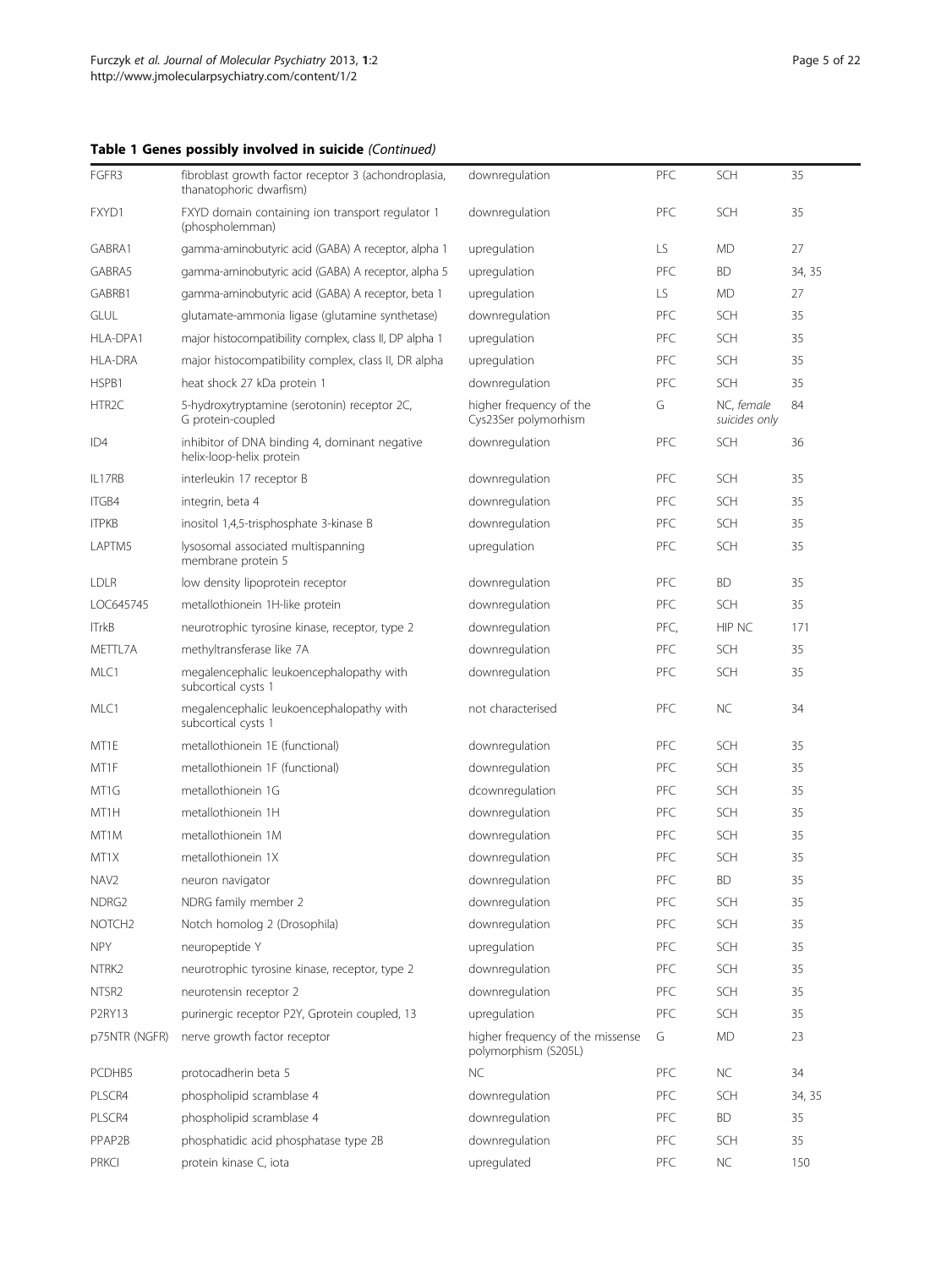### Table 1 Genes possibly involved in suicide (Continued)

| PTPRR              | protein tyrosine phosphatase, receptor type, R                                      | downregulation                                           | PFC  | <b>NC</b>  | 34                              |
|--------------------|-------------------------------------------------------------------------------------|----------------------------------------------------------|------|------------|---------------------------------|
| RAB31              | RAB31, member RAS oncogene family                                                   | downregulation                                           | PFC  | SCH        | 35                              |
| RHOBTB34           | Rho-related BTB domain containing 3                                                 | downregulation                                           | PFC  | SCH        | 35                              |
| S100A13            | S100 calcium binding protein A13                                                    | not characterised                                        | PFC  | <b>NC</b>  | 34                              |
| SAT1               | spermidine/spermine N1-acetyltransferase 1                                          | downregulation, higher freguency<br>of the rs6526342 SNP | PFC  | <b>MD</b>  | 186, 187, 188,<br>189, 190, 192 |
| SCN <sub>2</sub> B | sodium channel, voltage-gated,<br>type II, beta subunit                             | not characterised                                        | PFC  | <b>NC</b>  | 34                              |
| SDC <sub>2</sub>   | syndecan 2 (heparan sulfate proteoglycan 1,<br>cell surfaceassociated, fibroglycan) | downregulation                                           | PFC  | SCH        | 35                              |
| SDC4               | syndecan 4 (amphiglycan, ryudocan)                                                  | downregulation                                           | PFC  | SCH        | 35                              |
| SLC14A1            | solute carrier family 14 (urea transporter), member 1<br>(Kidd blood group)         | downregulation                                           | PFC  | SCH        | 35                              |
| SLC1A3             | solute carrier family 1 (glial high affinity glutamate<br>transporter), member 3    | downregulation                                           | PFC  | SCH        | 35                              |
| <b>SLC25A23</b>    | solute carrier family 25 (mitochondrial carrier;<br>phosphate carrier), member 23   | upregulation                                             | PFC  | SCH        | 35                              |
| SLC4A4             | solute carrier family 4, sodium bicarbonate<br>cotransporter, member 4              | downregulation                                           | PFC  | SCH        | 35                              |
| SLC6A3             | solute carrier family 6 (neurotransmitter transporter,<br>dopamine), member 3       | higher frequency of the<br>rs403636 SNP                  | G    | <b>NC</b>  | 116                             |
| SLC7A11            | solute carrier family 7, (cationic amino acid<br>transporter, y+system) member 11   | downregulation                                           | PFC  | SCH        | 35                              |
| SOX9 SRY           | (sex determining region Y)-box 9                                                    | downregulation                                           | PFC  | SCH        | 35                              |
| SPON1              | spondin 1, extracellular matrix protein                                             | downregulation                                           | PFC  | SCH        | 35                              |
| <b>STCH</b>        | stress 70 protein chaperone,<br>microsome-associated, 60 kDa                        | upregulation                                             | PFC  | <b>BD</b>  | 35                              |
| SYT4               | synaptotagmin IV upregulation LS MD 27 TIMP1<br>TIMP metallopeptidase inhibitor 1   | downregulation                                           | PFC  | <b>BD</b>  | 35                              |
| TM4SF1             | transmembrane 4 L six family member 1                                               | downregulation                                           | PFC  | <b>BD</b>  | 35                              |
| TNFSF10            | tumor necrosis factor (ligand) superfamily, member 10                               | upregulation                                             | PFC  | <b>SCH</b> | 35                              |
| TP53BP2            | tumor protein p53 binding protein, 2                                                | downregulation                                           | PFC  | SCH        | 35                              |
| TPD52L1            | tumor protein D52-like 1                                                            | downregulation                                           | PFC  | SCH        | 35                              |
| TPH <sub>2</sub>   | tryptophan hydroxylase 2                                                            | higher fregueny of the<br>rs1386494 SNP                  | G    | <b>NC</b>  | 88                              |
| TRIM23             | tripartite motif-containing 23                                                      | upregulation                                             | PFC  | <b>BD</b>  | 35                              |
| TUBB2B             | tubulin, beta 2B                                                                    | downregulation                                           | PFC  | SCH        | 35                              |
| <b>TYROBP</b>      | TYRO protein tyrosine kinase binding protein                                        | upregulation                                             | PFC  | SCH        | 35                              |
| VIL <sub>2</sub>   | villin 2 (ezrin)                                                                    | downregulation                                           | PFCS | CH.        | 35                              |
| WFS1               | Wolfram syndrome 1 (wolframin)                                                      | higher frequency of the<br>611R/611R genotype            | G    | <b>NC</b>  | 21, 22                          |
| ZFP36              | ZFP36 ring finger protein                                                           | not characterised                                        | PFC  | <b>NC</b>  | 34                              |
| ZHX2               | zinc fingers and homeoboxes 2                                                       | downregulation                                           | PFC  | <b>BD</b>  | 35                              |
| ZIC1               | Zic family member 1<br>(odd-paired homolog, Drosophila)                             | downregulation                                           | PFC  | <b>BD</b>  | 35                              |

implicated in the pathophysiology of suicide might predominantly affect the proteome rather than the more stable genome. It is important to remember that, since every single gene determines a multitude of gene products, in order to understand molecular processes in neuropsychiatric

disorders, it is necessary to unravel signal transduction pathways and complex interaction networks which affect proteins, not only DNA and mRNA. Proteomics utilizes high-throughput mass spectrometric methods for protein identification that can help to reveal protein expression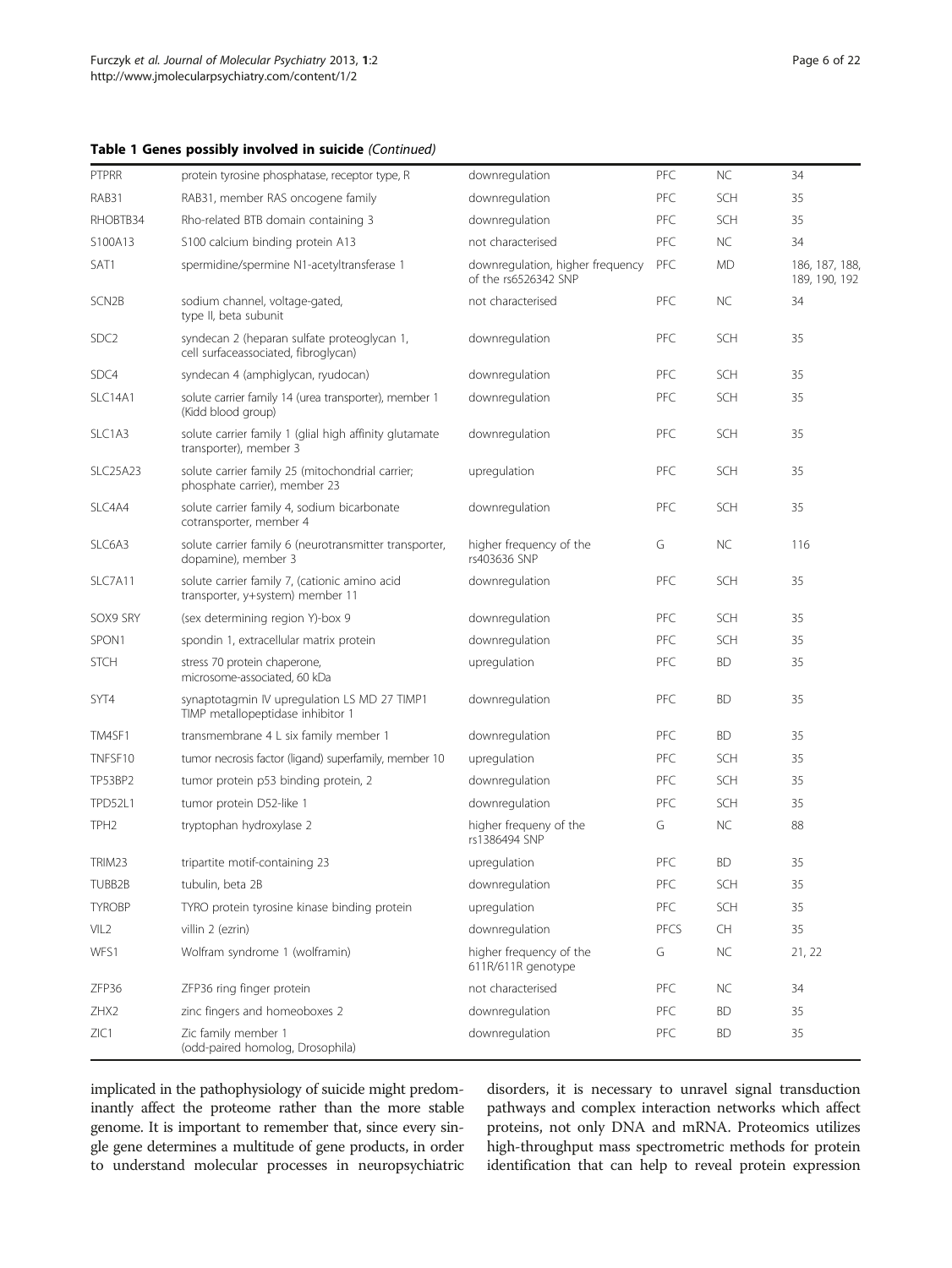levels, posttranslational modifications and protein-protein interactions [\[39\]](#page-17-0). On the other hand, the use of proteomics to examine the modifications in protein expression also enables the identification of the new candidate genes for suicide. Thanks to an international initiative, the Human Proteome Organization (HUPO) was founded. HUPO is an international scientific organization representing and promoting proteomics through international cooperation and collaborations. Through ensuring public availability of collected data, HUPO supports the development of proteomics and fosters further research [\(www.HUPO.org](http://www.HUPO.org)). The field of proteomic studies of post-mortem brain tissue is still relatively unexplored. Schlicht et al. [\[40](#page-17-0)] used proteomic analysis by means of two-dimensional polyacrylamide gel electrophoresis (2D- PAGE) to compare protein patterns in the post-mortem PFC tissues of suicide victims and controls. They found three proteins, which were present exclusively in the suicide group. By means of mass spectrometry, they managed to identify these proteins as a phosphorylated isoform of glial fibrillary acidic protein (GFAP), manganese superoxidase dismutase (SOD2) and α crystallin chain B (CRYAB). GFAP is a component of glial filaments specific to astrocytes and was found upregulated in reactive gliosis, as well as in several neurodegenerative disorders [\[41\]](#page-17-0). Interestingly, it is exactly the phosphorylated form of GFAP that has been implicated in the pathophysiology of psychiatric disorders [\[42\]](#page-17-0). SOD2 is a major antioxidant enzyme involved in the detoxification of superoxide radicals. Schlicht and colleagues propose to interpret their finding of SOD2 in the PFC of suicide subjects as a compensatory mechanism under the conditions of intensified oxidative stress. This corresponds well with the reports of elevated levels of this enzyme in different psychiatric disorders [\[34,43-45\]](#page-17-0). On the other hand, a study by Pae et al. [\[46](#page-17-0)] failed to support an association of manganese superoxide dismutase (one of the antioxidant enzyme) gene polymorphism (MnSOD: Ala-9Val) with the development of mood disorders or their clinical parameters in the Korean population. Nevertheless, looking at the association between the oxidative stress and suicidality seems to be a new interesting direction of research.

The third protein Schlicht and colleagues found present only in suicidal victims, CRYAB, belongs to the low molecular heat shock proteins (small heat shock protein, sHsp). One of its important roles is the protection of intermediate filaments, such as GFAP in astrocytes, against aggregation and inactivation. The authors conclude that the expression of these three proteins in the PFC of suicide victims might indicate a possible existence of an intermitting component between glial function and suicidal behaviour. They suggest that the serotonergic system can indeed play such a role, especially because animal studies showed 5HTsensitive astrocytes from 5-HT-depleted regions of rat brain revealed up-regulation of GFAP synthesis [[47](#page-17-0)]. This hypothesis is consistent with many reports confirming an involvement of the serotonergic system in suicide (see below). Brunner et al. [\[48\]](#page-17-0) performed proteomic analyses of the CSF in un-medicated patients with major depressive disorder with and without a history of suicide attempt. Two-dimensional gel electrophoresis revealed that suicide attempters differed from non-attempters in one protein with an approximate molecular weight of 33 kD and an isoelectric point of 5.2. The authors concluded that proteomic analysis of the CSF could be a promising non hypothesis-driven screening method for the detection of new candidate genes in neurobiological suicide research.

# Neurotransmitter systems Serotonergic system

A vast amount of data documents a role of abnormalities in the serotonergic system in suicidal behaviour. Different elements of this complex system, including serotonin receptors, serotonin transporter and tryptophan hydroxylase, the rate-limiting enzyme in the synthesis of serotonin, have been researched in this respect. Quite understandably, numerous post-mortem studies have also focused on changes in the serotonergic system.

# Serotonin receptors

Out of the 14 known different receptors for serotonin, the post-mortem studies have mainly focused on 5HT-1A, 5HT-1B, 5HT-1D, 5HT-2A, 5HT-2C, which have been proposed to play a role in depressive disorder, increased stress response, anxiety and suicidal behaviour. 5HT-1A serotonin receptors have been studied using autoradiographic methods and homogenate binding methods with 8-hydroxy-2-(di-n-propyloamino) tetralin (8-OH-DPAT) as the ligand. Stockmeier and colleagues [[49](#page-17-0)] reported that the binding of [3H]8-OH-DPAT to serotonin-1A receptors was significantly increased in the midbrain dorsal raphe of suicide victims with major depression, as compared with control subjects. The density of 5HT-1A receptor binding sites in the PFC was also found increased in nonviolent suicide victims [[50](#page-17-0)]. This result however conflicts with a number of other studies focused on the same receptors in the PFC, which showed no changes in this region [[51](#page-17-0)-[53\]](#page-17-0). However, a more recent study by Stockmeier et al. [[54](#page-17-0)] has shown that, while there was no difference in the agonist-binding to 5HT-1A receptors between depressed patients and control subjects, the antagonistbinding was significantly decreased in outer layers of the PFC obtained from subjects diagnosed with major depressive disorder, the psychiatric diagnosis most common in suicide victims. Furthermore, Arango et al. [[55](#page-18-0)] described differences in density of [3H]8-OH-DPAT binding between nonviolent suicide victims and control subjects in Brodmann areas 8 and 9. Interestingly, this different density was observed in male suicide victims only. Finally, an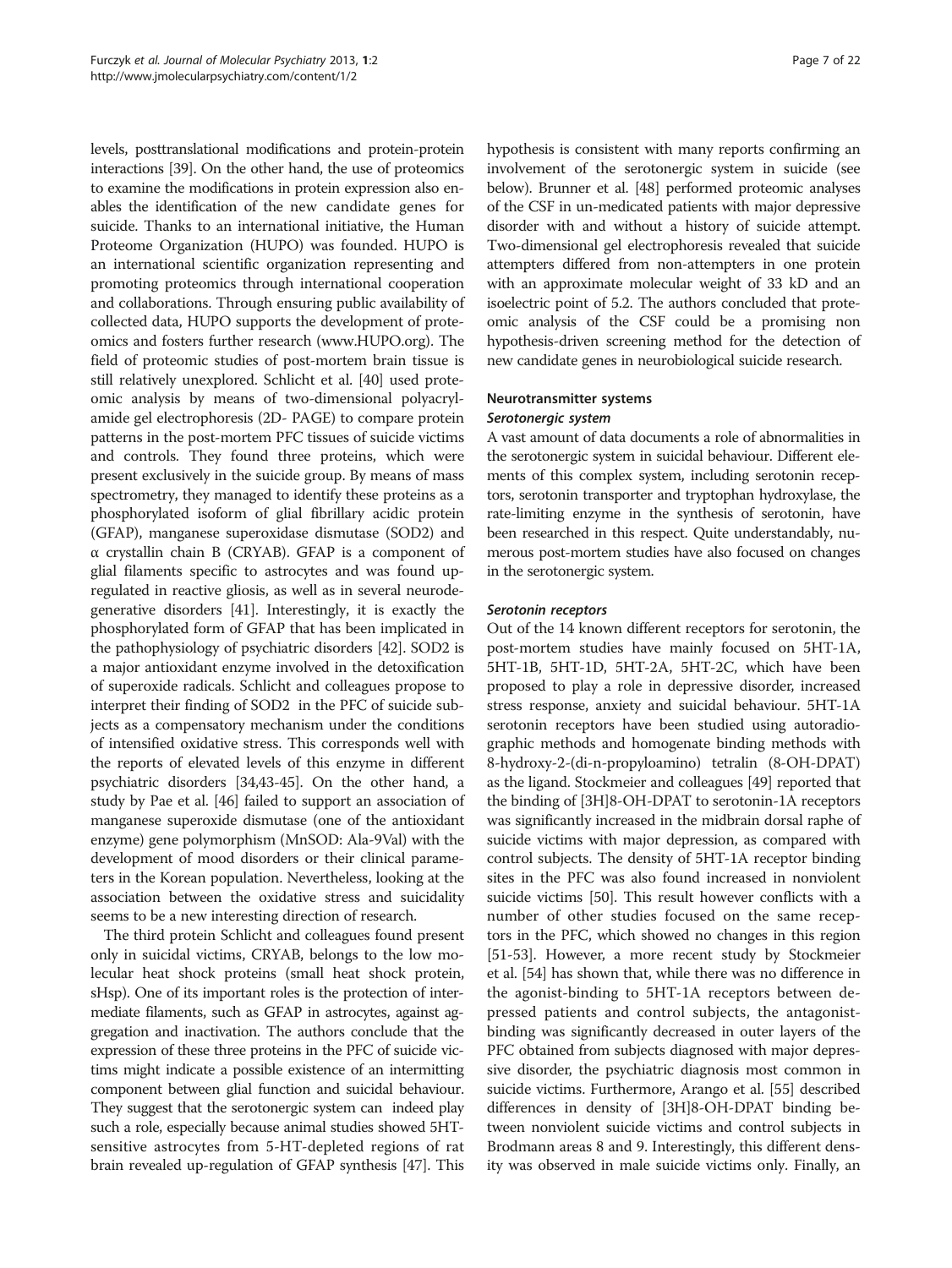increase in 5HT-1A receptor binding sites in the CA1 area of the HIP of suicide victims compared to controls was described by Joyce and colleagues [\[56\]](#page-18-0). However, other studies reported no differences in hippocampal 5HT-1A receptor binding [[52,53\]](#page-17-0). Arraz et al. [\[51](#page-17-0)] observed a significant decrease in the 5HT-1A binding affinity in suicide victims who died as a result of an overdose of tricyclic antidepressants. They tried to explain this by the higher sensitivity of this binding site to the acute administration of TCA.

In summary, although the results of studies focusing on a role of 5HT1A receptors in suicidality are inconsistent, it appears that there may be an increase in their density in particular areas of the brain (raphe nuclei, Brodmann area 8 and 9). The serotonin 1B receptor has been suggested to play a role in suicide, aggression and substance abuse [[57](#page-18-0)]. New et al. [[58](#page-18-0)] reported an association between the G861C polymorphism in the coding region of the 5HT-1B receptor gene and susceptibility to suicide attempts in Caucasian subjects, while, concordant to the results of other studies based on mixed population [\[59,60\]](#page-18-0), no association was observed in the ethnically mixed overall sample. Another study [[61\]](#page-18-0), including two ethnically homogenous samples of German and Slavic origin, does not support the involvement of this 5HT-1B receptor polymorphism in suicide. In the above mentioned study Arraz et al. [[51](#page-17-0)] looked also at the 5HT-1D serotonin receptor. A significant decrease in 5HT-1D binding affinity was found in depressed suicide victims, while the number of 5HT-1D binding sites showed a significant decrease in the non-depressed suicide victims. 5HT-2A, another serotonin receptor with a possible role in suicidality, can be labeled by several ligands, such as ketaserin, spiperon or lysergic acid diethyl amide (LSD), none of them completely specific. The use of nonspecific ligands can explain inconsistent results of studies focusing on this receptor. While the results of the first study by Stanley and Mann [[62](#page-18-0)], showing increased 5HT-2A binding sites in frontal cortex (FC) of suicide victims, were later confirmed by further research [\[63-68](#page-18-0)], a number of other studies presented contradictory results with no difference  $[51,53,69-72]$  $[51,53,69-72]$  $[51,53,69-72]$  $[51,53,69-72]$  $[51,53,69-72]$  $[51,53,69-72]$  $[51,53,69-72]$  $[51,53,69-72]$  or, in one case, a decrease  $[73]$  $[73]$  $[73]$  in this receptor binding. In order to eliminate these discrepancies, Pandey et al. [[66](#page-18-0)] examined both protein and mRNA expression of 5HT-2A receptors in several regions of the post-mortem brains of teenage suicide victims. They found that both protein and mRTA expression levels of these receptors were significantly increased in the PFC and the HIP, but not in the nucleus accumbens of suicide victims. These results were next confirmed by Escriba et al. [\[74](#page-18-0)]. Shelton et al. [[75](#page-18-0)] reported 5HT-2A receptor protein expression in Brodmann area 10 obtained from major depressive disorder subjects, both suicide victims and not, to be increased in comparison to non-depressive subjects. Regarding the 5HT-2C receptor, a regulatory role in mood,

appetite and sexual behaviour was suggested [[76,77](#page-18-0)]. Pandey et al. [[78\]](#page-18-0) determined the protein and mRNA expression of 5HT-2C receptors in the PFC Brodmann area 9, the HIP and choroid plexus of suicide victims and normal controls. They found higher protein expression in the PFC, but not in other brain regions of suicidal subjects. On the other hand, there was no significant difference in the mRNA expression in any of the studied regions. Since 5HT-2C receptor mRNA undergoes post-translational editing into two different receptor isoforms [[79](#page-18-0)], a possible involvement of this process in the pathophysiology of suicidal behaviour was also suggested. Gurevich et al. [[80](#page-18-0)] found that the pre-mRNA editing of the 5HT-2C receptors at the C' site was significantly increased, while the editing at the D site was decreased, and the C site showed a trend towards increased editing in the suicide victims with a history of major depression as compared with control subjects. Dracheva et al. [\[81\]](#page-18-0) described the premRNA editing of the 5HT-2C receptor in subjects with bipolar disorder or schizophrenia. Those of the subjects who died by suicide showed differences in editing localized in dorsolateral PFC, which were not present in subjects who died of natural causes. It has been proposed that 5HT2C-receptor-coupled signaling is altered in suicide victims due to modified G protein-coupling as a result of mRNA editing [\[82\]](#page-18-0). A suggested association between suicide and the single nucleotide polymorphism in the coding region of the 5HT-2C receptor gene, resulting in (Cys22Ser) substitution, although most probably causing functional differences between the two variants [\[83](#page-18-0)], has not been proved [[84\]](#page-18-0). However, a significant association was observed between female suicide victims of Slovenian origin and the SN polymorphism 68G>C (Cys23Ser) in 5HT-2C receptor gene [[85\]](#page-18-0).

# Tryptophan hydroxylase

Tryptophan hydroxylase is the rate limiting enzyme in the synthesis of serotonin. Post-mortem studies, indicated a greater density and number of TPH-immunoreactive (TPH-IR) neurons in the dorsal raphe nucleus [[86](#page-18-0)] and higher TPH-IR in the dorsal, but not in the median raphe nucleus, in depressed suicide victims [\[87](#page-18-0)]. About ten years ago, two isoforms of TPH have been identified, TPH1 and TPH2, of which the latter is expressed primarily in the brain [\[88\]](#page-18-0). The isoforms are encoded by two genes located on different chromosomes. Haplotype and association studies of different SNPs suggest the involvement of the TPH2 gene in suicide. Zill et al. [[89](#page-18-0)] reported a statistically significant association between the rs1386494 SNP of the TPH2 gene and suicide. They also found three TPH2 haplotypes which significantly differed in their distribution between suicide completers and control subjects. In the TPH1 gene in turn, there are two common polymorphisms on intron 7: A218C and A779C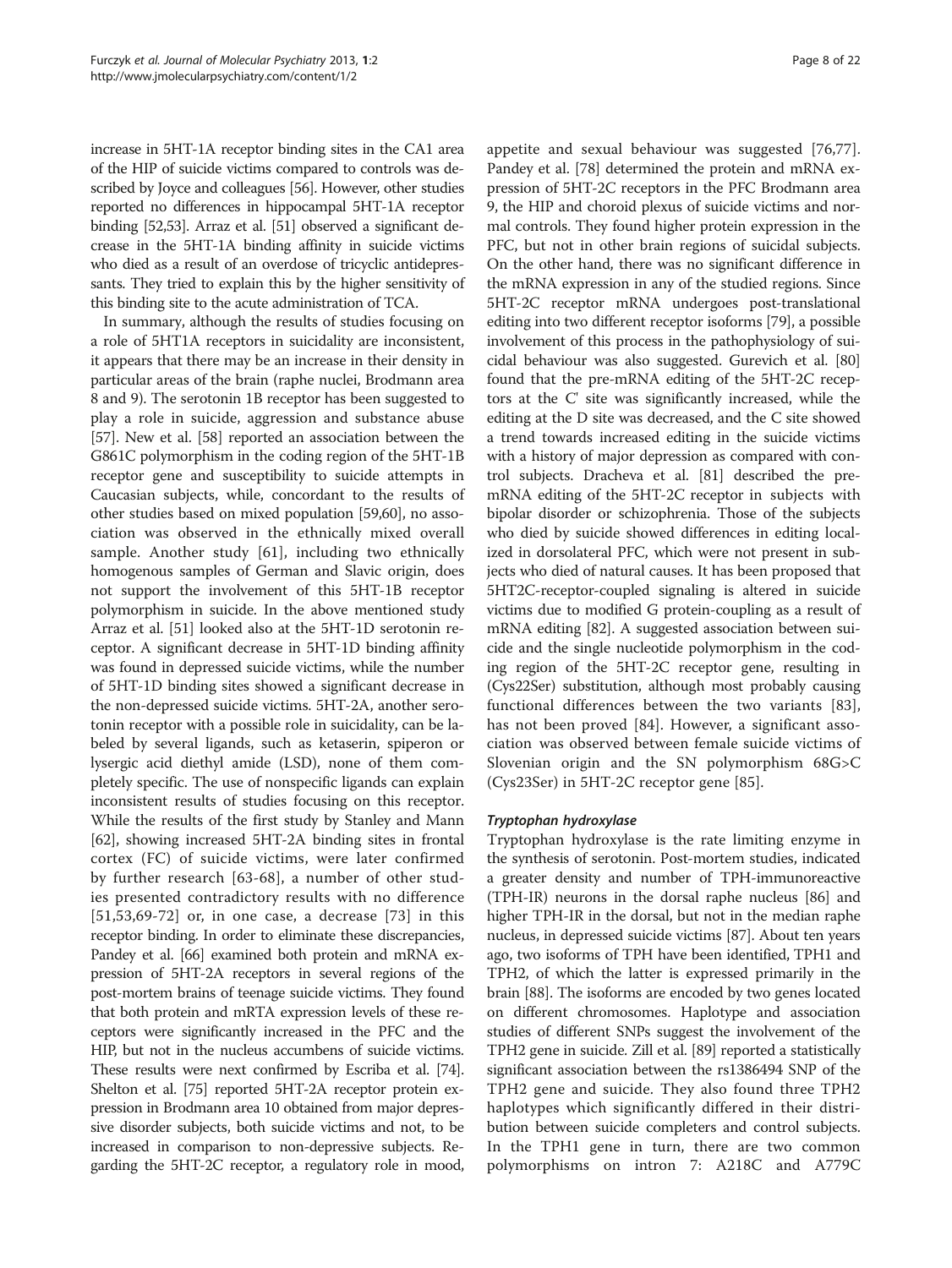(originally classified as U and L for upper and lower band), which are in very high linkage disequilibrium. In one post-mortem study, the AA genotype was associated with higher TPH immunoreactivity and lower 5-HT2A binding in the PFC compared to other genotypes in both suicides and non-suicides, suggesting a regulatory role of this enzyme in the functioning of serotonergic system [\[90\]](#page-18-0).

#### Serotonin transporter

The serotonin transporter, a target protein for a number of antidepressant drugs, including SSRIs, has also been a subject of post-mortem brain studies. Depressed suicides were shown to present with fewer serotonin transporters in the PFC (suicide or major depression), hypothalamus (suicide), occipital cortex (major depression) and brainstem (suicide and major depression) [[90](#page-18-0),[91](#page-18-0)]. Importantly, this PFC deficit in suicide victims appears localized to the ventromedial PFC (a brain region involved in willed action and decision-making), whereas major depression is associated with lower binding throughout the PFC [[92](#page-18-0)]. On the other hand, Bligh-Glover et al. [\[93\]](#page-18-0) showed a significant increase in  $[(3)H]$  paroxetine binding to serotonin transporters in the entire dorsal raphe nucleus, progressing from rostral-to-caudal levels in both normal control subjects and suicide victims with major depression. At comparable rostral-to-caudal levels, there were no significant differences in serotonin transporters found between depressed suicide victims and normal control subjects in either the entire dorsal raphe nucleus or its constituent subnuclei. One of the proposed causes of lower serotonin transporter binding in depression and suicide was the prevalence of a short variant (S allele) of functional promotor polymorphism of the transporter gene (5-HTTLPR). This theory however has not been confirmed by either post-mortem [[92\]](#page-18-0) or imaging studies [\[94](#page-18-0),[95\]](#page-18-0). Zupanc et al. [[96\]](#page-18-0) reported no association between polymorphisms in serotonin transporter gene (5-HTT) (polymorphism LPR in promoter and VNTR in the second intron), as well as in different serotonin receptor genes (HTR): HTR1A (polymorphism -1019C>G), HTR1B (polymorphisms 861G>C and -161A>T), HTR1F (polymorphism -78C>T) and HTR2A (polymorphism -1420C>T), and completed alcohol-related suicide.

# Noradrenergic and dopaminergic system Adrenergic receptors

Gross-Isseroff [[73](#page-18-0)] and colleagues reported significantly lower binding to alpha 1-receptors in several brain regions of the suicide group as compared with matched controls. The decrease in receptor density was observed in portions of the PFC, in the temporal cortex (TC) and the caudate nucleus (CN). An increase in alpha 1-adrenergic binding in PFC was confirmed by Arango et al. [\[97\]](#page-19-0). Meana and Garcia-Sevilla [[98](#page-19-0)], as well as González et al. [\[99\]](#page-19-0) showed

an increase in the number of alpha 2-adrenoreceptor agonist binding sites in the HIP and the FC of depressed suicide victims. Ordway et al. [\[100](#page-19-0)] and Ordway [\[101](#page-19-0)] described the same effect in locus coeruleus (LC), the principal source of brain norepinephrine. In contrast to those studies, Gross-Isseroff et al. [\[102\]](#page-19-0) reported no significant, region-dependent alterations in the density of alpha 2 adrenergic receptors in brains of suicide victims as compared to matched controls. Since a few subtypes of adrenergic receptors were described and specifically localised in different parts of the brain (alpha1A, alpha1B and alpha1D as well as alpha2A, alpha2B and alpha2C) [[103,104\]](#page-19-0), post-mortem studies provided a possibility to establish differences in receptor subtype locations, in their density and functioning, as well as in their role in sucidality. According to the study by De Paermentier et al. [[105](#page-19-0)], who looked at adrenergic receptors in suicide victims in relation to treatment with antidepressants, the number of alpha1A- and alpha1D-adrenoceptors did not differ significantly between antidepressant-free or antidepressant-treated suicide subjects and controls. In antidepressant-free suicide subjects, the number of alpha2 adrenoceptors, however not alpha2A-adrenoceptors in particular, was significantly higher in the TC. In antidepressant-treated suicides, significantly lower numbers of alpha2-adrenoceptors were found in occipital cortex (OC) and HIP (and for alpha2A-adrenoceptors in the CN and the amygdala) compared to controls. On the other hand, Meana et al. [\[106](#page-19-0)] found both the density and affinity of alpha 2A-adrenoceptors in the high-affinity state to be increased, especially in the FC and the hypothalamus (HTH) of depressed suicides, a finding later confirmed by Callado and colleagues [\[107\]](#page-19-0), who described a greater proportion of alpha2A-adrenoceptors in the highaffinity conformation in the FC of depressed suicide victims. Moreover, González-Maeso et al. [[108](#page-19-0)] described an increase in alpha 2A- adrenoceptor sensitivity in the FC of depressed suicide victims. García-Sevilla et al. [\[109](#page-19-0)] reported an up-regulation of alpha 2A-adrenoceptors in the PFC (Brodmann area 9) of suicide subjects. One study reported an increase in biding to beta-adrenergic receptors in the PFC and the TC of the suicide victims [[110](#page-19-0)]. Gurguis et al. [[111](#page-19-0)] examined agonist affinity and coupling efficiency of beta-adrenergic receptors to Gs protein in the brains of ten suicide victims. They found no differences in the receptor densities in either the FC or HIP of suicide victims compared to controls, however, the preliminary results indicated beta-adrenergic receptors supercoupling in suicide victims in both brain regions. Following these findings, Little et al. [\[112](#page-19-0)] tested the hypothesis that the pineal beta-adrenergic binding is increased in depressed persons committing suicide, reflecting diminished noradrenergic input. They found no differences in pineal beta-adrenergic receptors between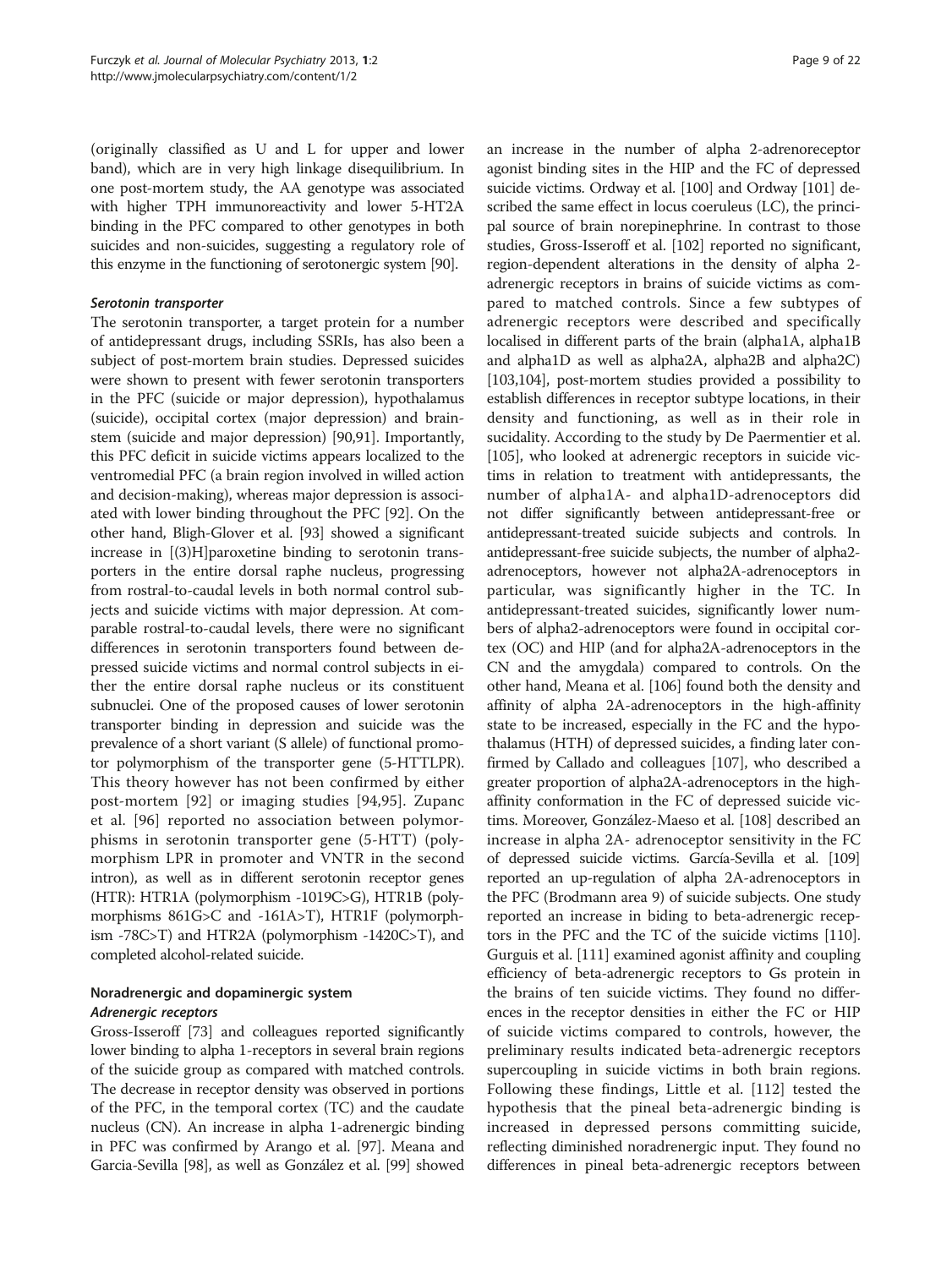suicide subjects with major depression compared to the matched controls.

When comparing the density of beta-adrenoceptors with that of alpha2-adrenoceptors, Sastre et al. [[113\]](#page-19-0) found that, in brains of suicide victims, the ratio between alpha2- and beta-adrenoceptors (alpha2-full agonist sites/beta-sites) was greater compared to controls. A genetic study of alpha2Aadrenoceptors revealed – in concordance to the results of most autoradiographic and immunolabelling studies – an increased mRNA expression of the receptor gene in suicide subjects [\[74](#page-18-0)]. Sequeira et al. [\[114](#page-19-0)] looked at genetic variations of the alpha 2A-adrenergic receptor gene (ADRA2A) at four loci, including three in the promoter region (g-1800t, c-1291 g and the g-261a), and a potentially functional locus, N251K, which leads to an amino acid change (asparagine to lysine). They found no significant differences at the promoter loci in terms of allelic or genotypic distribution between suicide victims and controls. However, analysis of the functional polymorphism N251K revealed that the 251 K allele was only present among suicides, though only in three out of 110 cases. These results were not replicated either by Martín-Guerrero et al. [\[115\]](#page-19-0) or by Fukutake et al. [[116](#page-19-0)], although the latter study reported a significant association of the C-1291G SNP in the promoter region of the alpha 2Aadrenergic receptor gene with suicide in Japanese females. A link between the rs1018351 SNP in alpha 2B-adrenergic receptor gene and suicidal attempt was also reported [[117](#page-19-0)]. Since different studies mentioned above confirm alterations in cortical beta- and alpha-adrenergic receptor binding, Arango et al. [\[118](#page-19-0)] studied specifically the pigmented neurons of the LC [\[119\]](#page-19-0), which provide the noradrenergic innervations to the cerebral cortex. In the samples from the suicide group, they observed 23% fewer LC neurons and a 38% lower density of LC neurons when compared to control samples. This led them to a conclusion that altered brain noradrenergic neurotransmission in suicide victims may be due to fewer noradrenergic neurons in the LC.

# Tyrosine hydroxylase, Catechol-O-methyltransferase

Tyrosine hydroxylase (TH) is the rate-limiting enzyme for catecholamine synthesis. Ordway and collegaues [\[100](#page-19-0)] found concentration levels of TH in LC to be elevated in the samples from suicide victims. Persson et al. [[120](#page-19-0)] studied TH gene expression and observed a non-significant tendency towards a lower incidence of the TH-KI allele among suicide subjects compared to controls, although there was a significant association of the K3 allele in the subgroup of patients with adjustment disorder and suicide attempt. In other studies a trend for association [\[121](#page-19-0)] or no association [[122](#page-19-0)] were reported. Biegon and Fieldust [[123](#page-19-0)] found no difference between suicide victims and controls in the levels of the dopamine

beta-hydroxylase (DBH, the last enzyme in the synthesis of neuroepinephrine) immunoreactivity or in the number of TH immunoreactive cells. Catechol-O-methyltransferase is an enzyme metabolizing noradrenaline in the synaptic cleft. COMT has been shown to affect cognition and per-sonality traits as well as neuronal activation [\[124,125](#page-19-0)], which suggest it can also play a role in the susceptibility to suicidal behaviour. The COMT gene has a common functional polymorphism, val158met. One post-mortem study found the Val allele less prevalent, and the heterozygote Val/Met more common in male suicide victims than in controls [\[126](#page-19-0)].

# Dopaminergic system

Although there is not much data on the role of the dopaminergic system in suicidality, a reduction in the dopamine turnover (significantly lower concentration of dihydroxyphenylacetic acid) was observed in the CN, putamen (P) and nucleus accumbens (NA) in a post-mortem study of depressed suicide victims [[127](#page-19-0)]. Allard and Norlén [\[128](#page-19-0)] reported no difference in Bmax and Kd of the [3H]WIN 35,428 ligand binding to dopamine uptake sites in the CN between the suicide group and controls. Since dopamine-and-cAMP-regulated neuronal phosphoprotein (32 kDa) (DARPP-32) is expressed in brain regions receiving dopaminergic projections, including the PFC, and is implicated in the pathophysiology of schizophrenia, Feldcamp et al. [\[129\]](#page-19-0) determined the DARPP-32 gene expression in suicide victims with schizophrenia. They found a significant difference in gene expression levels between schizophrenia patients who died by suicide vs. other causes of death, as well as the between the schizophrenia group and controls.

# Glutamatergic system

Based on a known adaptation of the NMDA receptor complex in the rodent cortex in response to chronic antidepressant treatment, Nowak et al. [\[130\]](#page-19-0) hypothesized glutamatergic dysfunction could be involved in psychopathology underlying suicide. Consequently, they conducted an analysis of the glutamatergic receptors in post-mortem brain probes. They reported a reduced proportion of high affinity, glycine displaceable [3H]CGP-39653 binding to glutamate receptors in suicide victims in comparison to age- and post-mortem interval-matched controls. In contrast, neither the potency nor the maximum efficacy of glycine to inhibit [3H]CGP-39653 binding was altered in the FC of suicide victims compared to controls. The potency of glycine to inhibit [3H]5,7 dichlorokynurenic acid binding to the strychnineinsensitive glycine receptor or the specific binding of [3H]5,7-dichlorokynurenic acid did not differ between the two groups. Likewise, neither basal nor glycine- or glutamate enhanced non-equilibrium binding of [3H]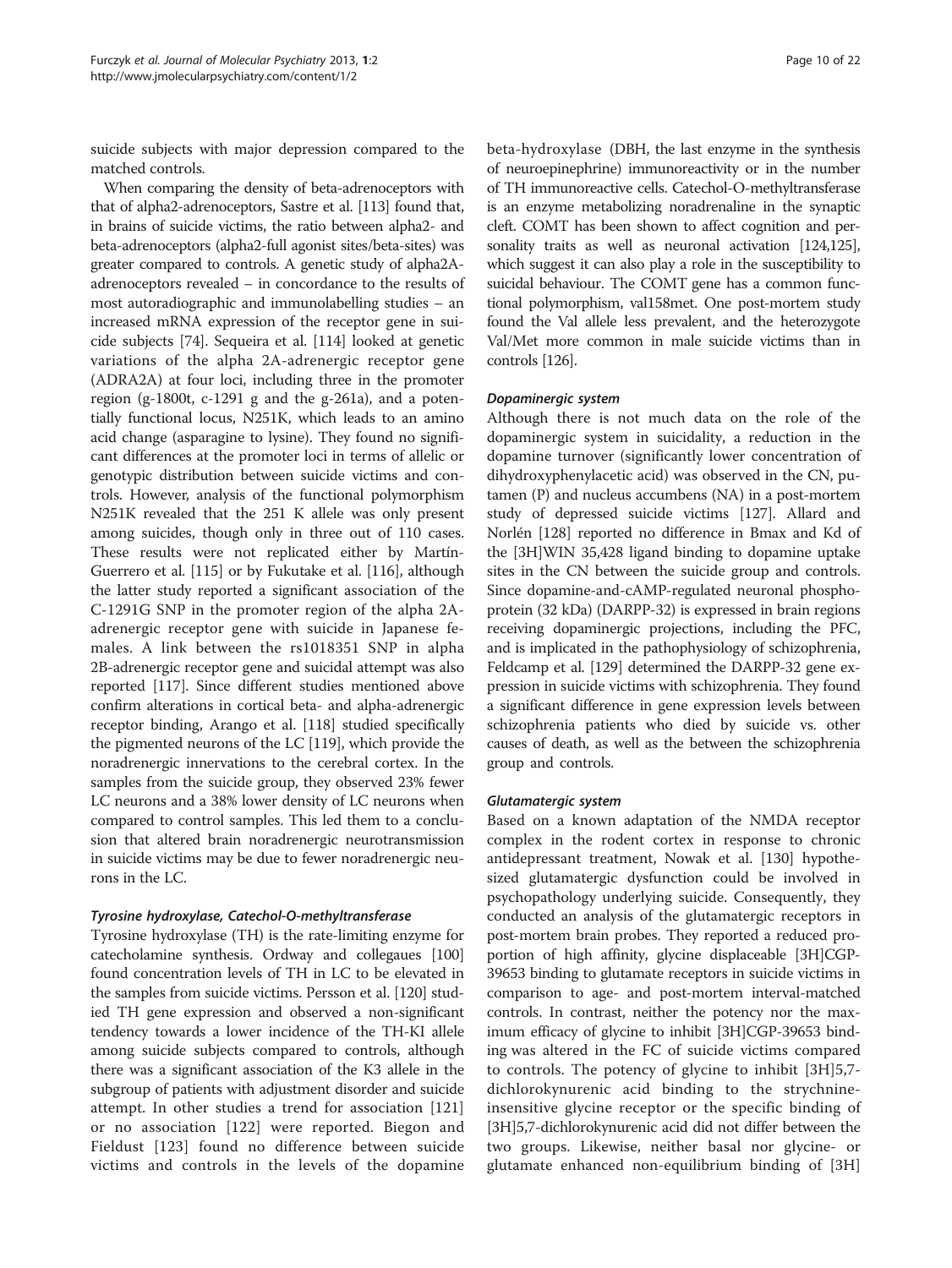dizocilpine was altered in suicide victims. Nevertheless, the findings confirm an involvement of the glutamatergic system in suicidality. To further support this, Nowak et al. [[119](#page-19-0)] reported a statistically significant decrease in the potency of zinc to inhibit [(3)H]MK-801 binding to NMDA receptors in the hippocampal but not cortical tissue of suicide subjects. The authors proposed that the alteration in zinc interaction with NMDA receptors may be involved in the psychopathology underlying suicide attempts. However, other studies found no [\[131](#page-19-0)] or very little [\[132](#page-19-0)] evidence for a role of NMDA-binding sites in the pathophysiology of suicide. Freed and collegues [\[133\]](#page-19-0) measured the non-NMDA excitatory amino acid receptors by means of analyzing the [3H]AMPA binding in the FC, the CN, and the NA of post-mortem human brain tissue samples. They found a pronounced increase in total AMPA binding in the CN in subjects that had committed suicide when compared to matched controls. An up-regulation of the binding of the AMPA receptor, was also reported in a group of suicide victims by Noga et al. [\[134\]](#page-19-0). Different factors interacting with the glutamatergic system should also be taken into account in suicide research. One interesting example is a study by Kalkman [\[135\]](#page-19-0). Based on the fact that the glycogen synthase kinase 3 (GSK3) inhibitor, lithium, which has a proven effect against suicide, increased the activity of glutamine synthetase in an animal experiment [\[136\]](#page-19-0), he proposed that suicide might be prevented by centrally acting GSK3 inhibitors.

#### Other neurotransmitter systems

Cheetham et al. [\[137\]](#page-19-0) studied GABA receptors by quantitating benzodiazepine (BZ) binding sites. They reported the number of BZ binding sites was significantly greater in the FC of the total group of depressed suicide subjects compared to controls, but did not differ in the TC. Vinod and collegues [[138\]](#page-19-0), who looked at the brain samples of subjects with a history of alcohol abuse, found the cannabinoid CB(1) receptor density in the dorsolateral PFC was higher in patient with alcohol addiction who committed suicide then in those who died of other causes. Western blot analysis confirmed a greater immunoreactivity of the CB(1) receptor in alcohol dependent suicide victims. The CB(1) receptor-mediated [(35)S]GTP gamma S binding also indicated a greater signaling in this group. The same group reported an upregulation of CB1 receptors and agoniststimulated [35S]GTPgammaS binding in the PFC of depressed suicide victims [[139\]](#page-19-0).

Table [2](#page-11-0) summarizes the findings regarding neurotransmitter systems and suicidality.

# Cell-signalling research

# Protein kinases A and C

A disturbance in a signal-transduction process from cell surface receptors to the nucleus was postulated as a one

of the mechanisms underlying suicidal behaviour. As a result, a possible role of protein kinase A, an enzyme involved in the adenyl cyclase (AC) signalling pathway, as well as protein kinase C, a component of the phosphoinositide (PI) signalling system, were investigated. Protein kinase A (PKA), activated by cyclic AMP, works by phosphorylisation of several intracellular proteins and activates certain transcription factors. Two different PKA izoenzymes were identified, known as PKAI and PKAII, both compromised of R and C units. The I and II PKA isoenzymes are built of different R subunits (called RI and RII), each of them consisting of RIα and RIβ or RIIα and RIIβ subunits respectively. Furthermore, three C subunits, known as Cα, Cβ and Cγ, were described. Post-mortem studies showed 3[H]-cAMP binding and PKA activity to be significantly decreased in the PFC of suicide victims [[140](#page-19-0)[,141](#page-20-0)]. Moreover, a decrease in the catalytic activity of PKA in Brodmann area 9 and the HIP was also observed in suicide subjects [\[142\]](#page-20-0). In concordance with this observation, Dwivedi and colleagues [\[141\]](#page-20-0) reported the protein and mRNA expression of PKA subunits RIIβ and Cβ to be decreased in PFC of suicide subjects when compared with controls. Pandey et al. [\[143](#page-20-0)], who looked at the activity of the PKA subunits in the post-mortem brain of teenage suicide victims, found a decreased cAMP binding and PKA activity in the PFC, but not in the HIP. Shelton and colleagues [[75](#page-18-0)] studied 5-HT (2A) receptor abundance and PKA activity in post-mortem brain tissue specimens from persons with a history of major depression. They reported an increased 5-HT(2A) receptor abundance and decreased PKA activity in the depressed sample. 5- HT(2A) receptor availability was significantly inversely correlated with PKC activity in controls, but not with PKA activity in the depressed sample. The authors propose these abnormalities of 5-HT(2A) receptor abundance may depend on receptor uncoupling and heterologous regulation by PKA. A study of serotonin 5-HT2A and 5-HT4 binding parameters and their second messengers 1,4,5-inositol triphosphate (IP3) and cyclic adenosyl monophosphate [\[129\]](#page-19-0) in the FC, HIP, CA and amygdala of suicide victims by Rosel et al. [[72](#page-18-0)] revealed significantly higher number of 5-HT4 receptors and higher second messenger cAMP concentrations in the FC and CN of the depressed suicide victims as compared with the control group. Furthermore, significantly increased 5-HT2A binding sites and IP3 concentrations were noted in the CN of the suicide group, together with a significantly reduced number of 5- HT2A binding sites, higher binding affinity and increased IP3 concentrations in the HIP. Dwivedi et al. [\[144\]](#page-20-0) studied Rap-1, one of the major substrates of protein kinase A, involved in neuroprotection and synaptic plasticity, which can be directly activated by cAMP through exchange proteins (Epac1, Epac2). They found that Rap-1 activation was significantly reduced in the PFC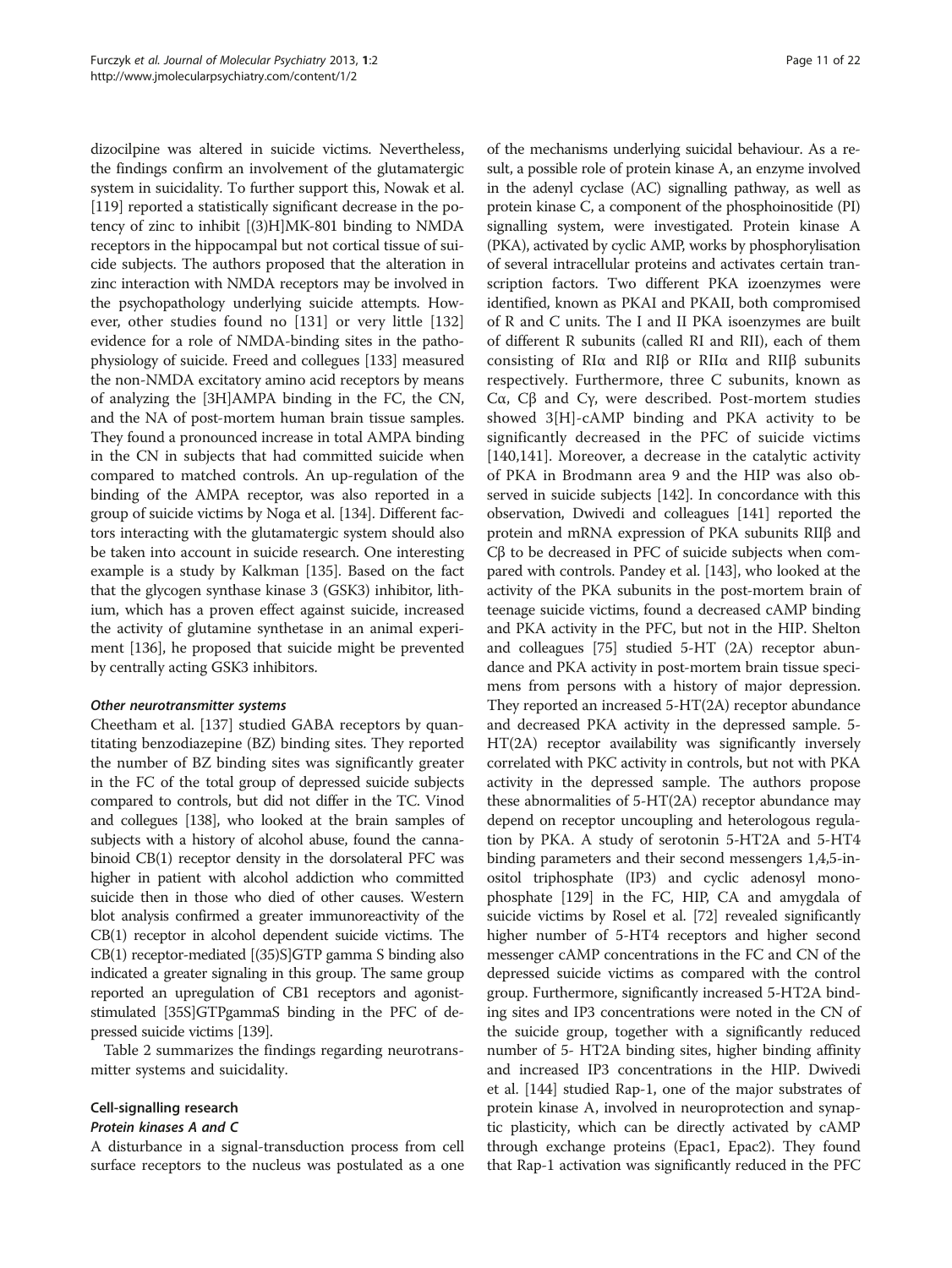#### <span id="page-11-0"></span>Table 2 Neurotransmitter systems and suicide

| System element         |                   |                                               | Change                                           | Location         |
|------------------------|-------------------|-----------------------------------------------|--------------------------------------------------|------------------|
| <b>SEROTONERGIC</b>    | Receptors         | $5HT-1A$                                      | upregulated                                      | RN, FC           |
|                        |                   | 5HT-1D                                        | downregulated                                    | PFC              |
|                        |                   | 5HT-2A                                        | downregulated                                    | PFC, HIP, FPC    |
|                        |                   | $5HT-2C$                                      | upregulated                                      | PFC              |
|                        |                   | $5-HT4$                                       | upregulated                                      | FC, HIP, CN, AN  |
|                        | Enzymes           | <b>TPH</b>                                    | upregulated                                      | <b>RN</b>        |
|                        | Transporter       | Serotonin transporter                         | downregulated                                    | PFC, RN          |
| NORADRENERGIC          | Receptors         | Alpha-1                                       | downregulated                                    | PFC, TC, CN      |
|                        |                   | Alpha-2                                       | upregulated in drug-free subjects                | HIP, FC, LC, HTH |
|                        |                   |                                               | downregulated in antidepressant-treated subjects | OC, HIP          |
|                        |                   | Alpha-2A                                      | upregulated in drug-free subjects                | EC, HTH, PEE     |
|                        |                   |                                               | downregulated in antidepressanttreated subjects  | AN, CN           |
|                        |                   | Beta                                          | upregulated                                      | PFC, TC          |
|                        |                   | Alpha-2 'Beta ratio                           | increased                                        | G                |
|                        | Enzymes           | TH                                            | upregulated                                      | LC               |
| <b>DOPAMINERGIC</b>    | Dopamine turnover | Dihydroxy- phenylacetic<br>acid concentration | decreased                                        | CN, P. NA        |
| <b>GLUTAMATERGIC</b>   | Receptors         | <b>NMDA</b>                                   | downregulated                                    | G                |
|                        |                   |                                               | Zinc inhibition decreased                        | <b>HIP</b>       |
|                        |                   | <b>AMPA</b>                                   | upregulated                                      | <b>CN</b>        |
| <b>GABA-ERGIC</b>      | Receptors         | GABA                                          | upregulated                                      | FC               |
| <b>ENDOCANNABINOID</b> | Receptors         | CB(1)                                         | upregulated                                      | PFC              |

and the HIP of the suicide group. This was associated with significant reductions in Rap-1 messenger RNA and protein levels. In contrast, protein level of only Epac-2, but not Epac-1 was significantly increased in the PFC and the HIP of these subjects. To further support an involvement of the AC signalling system in suicidal behaviour, a response to the beta(1)-adrenoceptors agonist-stimulated AC activity was found significantly lower in post-mortem brain samples from subjects with major depressive disorder [[145](#page-20-0)].

Protein kinase C is a regulatory enzyme involved in the modulation of many neuronal and cellular functions, such as neurotransmitter synthesis and release, regulation of receptors and ion channels, neuronal excitability, gene expression, secretion and cell proliferation [[146](#page-20-0)]. The PKC family has been sub-grouped into three classes, namely conventional, novel and atypical izoenzymes, which differ in molecular structure and enzymatic activity [[147-149](#page-20-0)]. Pandley et al. [[150](#page-20-0)] found that the binding of 3[H]phorbol 12,13-dibutyrate by PKC was significantly decreased in both membrane and cytosol fractions obtained from the PFC of teenage suicide victims. Both in the PFC and in the HIP of teenage suicides, the PKC activity was decreased, so was the protein expression of conventional isoenzymes. The decreased activity was reflected by

significantly decreased mRNA levels for those isoenzymes. Choi et al. [\[151](#page-20-0)] found expression levels of the PRKCI gene, encoding atypical iota isoenzyme of the PKC family, increased in the PFC of suicide victims as compared to non-suicide controls. One of the substrates for phosphorylation by protein kinase C, myristoylated alaninerich C kinase substrate (MARCKS), involved in neurotransmitter release and re-uptake, was postulated to play a role in mood disorders [[152\]](#page-20-0). According to another study by Pandey and colleagues [\[153](#page-20-0)], protein levels of MARCKS were significantly increased in the membrane fraction of the PFC and the HIP obtained from depressed suicide subjects as compared to normal controls. The PKCmediated MARCKS phosphorylisation was also determined, and found significantly decreased in the membrane fraction of the PFC and the HIP obtained from both depressed and non-depressed suicide subjects. The authors suggest a decrease in MARCKS phosphorylisation may be a common feature of suicide victims, independent of the psychiatric diagnoses.

#### Transcription factor CREB

Activation of PKA, as well as PKC, phosphorylates several transcription factors, which then influence gene expression. Cyclic AMP response element binding protein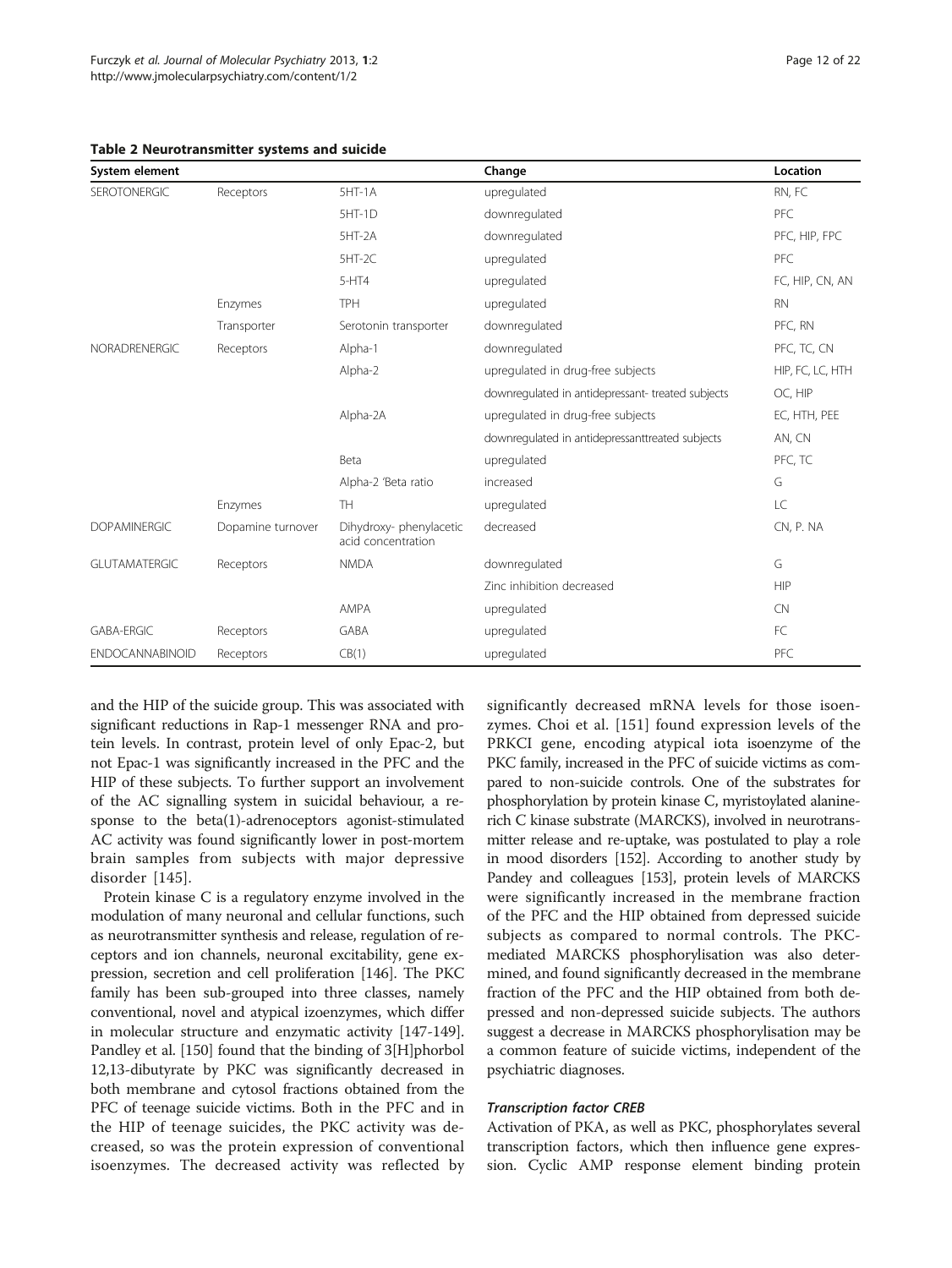(CREB) is a transcription factor, which has been implicated in the pathophysiology of suicide. Odagaki et al. [[154](#page-20-0)] quantified the level of CREB in the PFC of depressed suicide victims by Western blotting. They observed a significant increase in the levels of CREB, both in total and phosphorylisated forms in brains of depressed victims compared to those of control subjects. The increase was observed specifically in antidepressant-free subjects, but not in the antidepressant-treated subjects, which suggests the role of cAMP signaling system in the therapy with antidepressants. Young and colleagues [\[155](#page-20-0)] reported increased numbers of phosphorylated CREB stained cells in several amygdalar nuclei in subjects who had died by suicide. On the other hand, Dwivedi et al. [[142](#page-20-0)] reported the protein expression of CREB was significantly decreased in the nuclear fractions of both the PFC and the HIP obtained from suicide victims compared with control subjects. This was reflected by a decrease in the mRNA levels of CREB, as well as in the CRE-DNA binding activity, as measured in the nuclear fractions of both the PFC and the HIP. In accordance with these findings, Pandey and colleagues [\[156\]](#page-20-0) reported a specific decrease in CRE-DNA binding and the mRNA as well as protein expression of CREB in the PFC of teenage suicide victims. However, they did not find any significant differences in the HIP CREB levels between teenage suicides and controls.

# Cytokines

Cytokines are small cell-signaling protein molecules which serve as immuno-modulating agents. Changes in the immune system have been suggested to play a role in depression and suicidality, following observations of a negative influence of IFN-alpha on patients' mood [\[157,158](#page-20-0)], as well as of altered levels of pro- and anti-inflammatory cytokines in the serum [\[159](#page-20-0)-[161](#page-20-0)] or the CSF of depressed patients [\[162,163\]](#page-20-0). What is more, Lindqvist et al. [\[164](#page-20-0)] found IL-6 level in CSF was significantly higher in suicide attempters than in healthy control subjects. The number of post-mortem studies focusing on cytokines is limited. However, Steiner et al. [\[165](#page-20-0)] found microgiliosis, one of the elements of immunological activation of the brain tissue, to be increased in the post-mortem brains of suicide victims diagnosed with affective disorders and schizophrenia. Tonelli and colleagues [\[166](#page-20-0)] described increased mRNA expression of IL-4 and IL-3 in the orbitofrontal cortex of female victims of suicide, as well as of IL-13 in PFC of male suicide victims compared with control subjects. Pandey et al. [[167](#page-20-0)] reported significantly increased mRNA and protein expression levels of IL-1β, IL-6, and TNF-α in Brodmann area 10 of teenage suicide victims as compared with normal control subjects Table [3](#page-13-0) summarizes the findings regarding the role of cell-signalling in suicide.

#### Neural plasticity Neurotrophic factors

Neurotrophic factors are a family of proteins that induce the survival, development, and functional differentiation of neurons [[168](#page-20-0)], which includes among others nerve growth factor (NGF), brain-derived neurotrophic factor (BDNF), glial cell line-derived neurotrophic factor (GDNF), its family ligands neurturin (NTN), persephin (PSP), and artemin (ARTN), neurotrophin-3 (NT-3), and neurotrophin-4 (NT-4). The expression of BDNF is regulated by CREB through Ca2+ and the cAMP response element within exon 3 of BDNF. Given that a change in CREB levels has been shown in the post-mortem brains of suicide victims (see above), and the treatment with antidepressants causes an increase of BDNF in the brain [[169\]](#page-20-0), it has been hypothesized that depression and/or suicide may be associated with a decreased level of BDNF. Furthermore, neurotrophic factors have been discussed in the etiology of several other neuropsychiatric disorders such as schizophrenia and dementia [[170,171](#page-20-0)]. Dwivedi and colleagues [\[172](#page-20-0)] determined the protein and mRNA expression levels of BDNF in the PFC and the HIP, finding them both to be significantly decreased in suicide victims compared with controls. According to Karege et al. [\[173](#page-20-0)], the levels of BDNF and NT-3 in the HIP and PFC of medication-free suicidal subjects were significantly decreased in comparison with controls. Interestingly, in suicide victims treated either with antipsychotic or antidepressant drugs, neurotrophine levels were not significantly different from those in nonsuicide controls. To further support a role of BDNF in suicidality, two genetic studies, including a study by Sarchiapone et al. [[174\]](#page-20-0), as well as a meta-analisys by Zai an colleagues [[175\]](#page-20-0), implicate an association between functional SNP (rs6265) of the BDNF gene and suicidal behaviour. The SNP results in (Val) to (Met) substitution in the proBDNF protein at codon 66, and is thought to be associated with low BDNF levels in psychiatric disorders. In contrast, de Luca and colleagues [[176\]](#page-20-0), who analyzed the BDNF Val66Met polymorphism in suicide completers and the parent-of origin effect (POE) in suicide attempters, found no evidence for allelic imbalance or POE of BDNF for suicidal behaviour. Dwivedi et al. [\[172\]](#page-20-0) measured the protein and mRNA expression of the TrkB receptor, a member of a family of tyrosine kinases with the highest affinity to the binding of BDNF. Out of the two known isoforms, the protein and mRNA expression levels of the full-length the TrkB receptors, but not their truncated isoform, were found significantly decreased in the PFC and in the HIP of suicide subjects. Ernst and colleagues [\[177\]](#page-20-0) looked at a truncated splice variant of the TrkB (TrkB.T1), the only isoform expressed in astrocytes under normal conditions. They found that 10 out of 28 examined brain probes from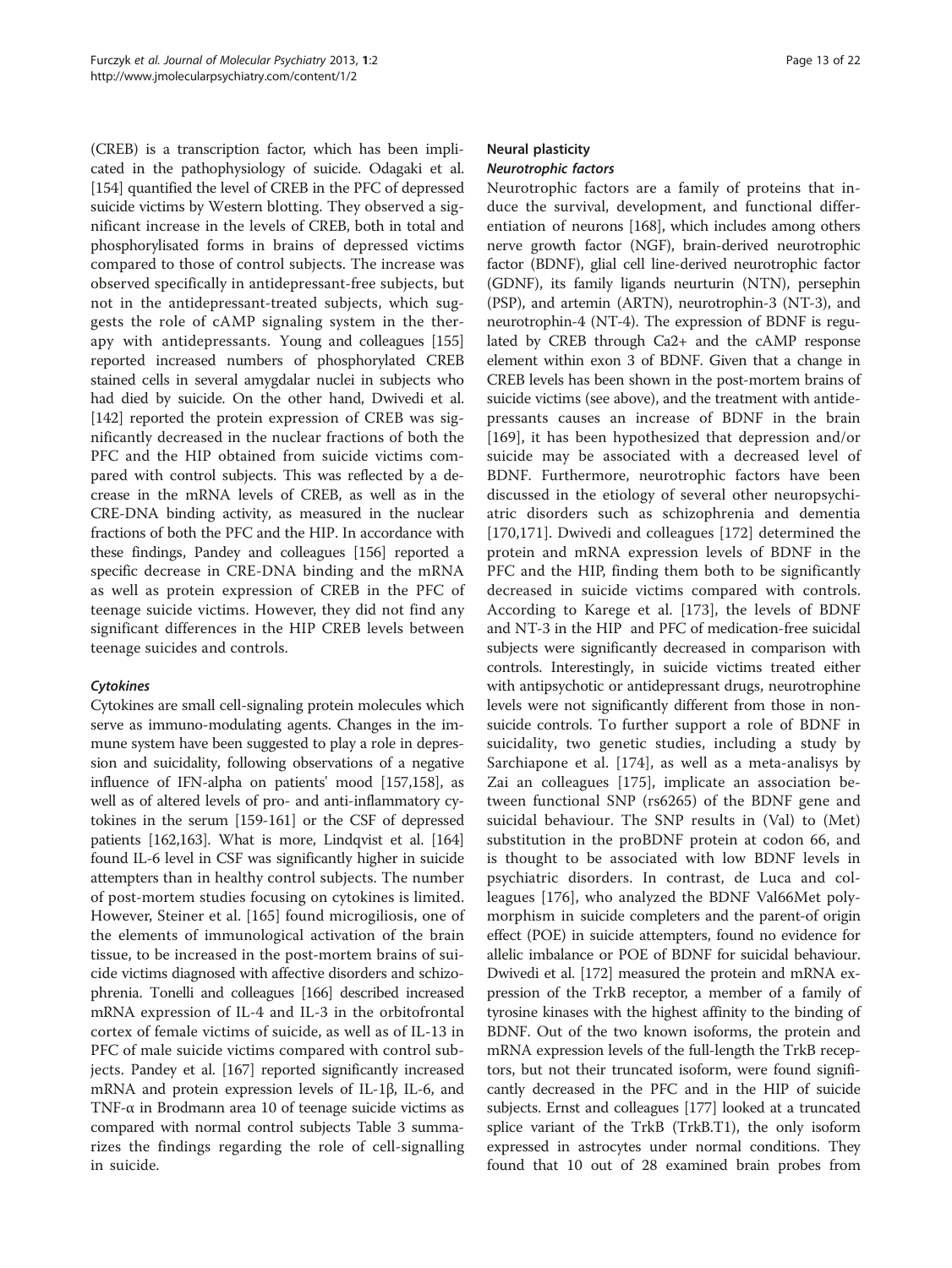#### <span id="page-13-0"></span>Table 3 Cell-signalling in suicide

| System element    |                  |                                     | Change                                                | Location                              |
|-------------------|------------------|-------------------------------------|-------------------------------------------------------|---------------------------------------|
| Adenylate cyclase | Protein kinase A | Enzyme activity                     | decreased                                             | PFC, HIP                              |
|                   |                  | Enzyme subunits RII, C3 levels      | decreased                                             | PFC, adult suicides                   |
|                   |                  | Enzyme subunits Rkt,<br>R113 levels | decreased                                             | PFC, teenage suicides                 |
|                   |                  | Enzyme substrate Rap-1              | reduced activation                                    | PFC, HIP                              |
|                   | Second messenger | cAMP level                          | increased                                             | PC, CN                                |
|                   | cAMP effector    | Epac-2 level                        | increased                                             | PFC, HIP                              |
|                   |                  | CREB level                          | decreased                                             | PFC, HIP                              |
|                   |                  |                                     | increased                                             | PFC, antidepressants-free<br>subjects |
|                   |                  |                                     | increased density of CREB<br>stained cells            | <b>AN</b>                             |
| Phospholipase C   | Protein kinase C | Enzyme activity                     | decreased                                             | PFC, HIP, teenage suicides            |
|                   |                  | Enzyme substrate MARCKS             | increased concentration,<br>decreased phosphorylation | PFC, HIP                              |
|                   | Second messenger | IP3 level                           | increased                                             | HIP, CN                               |
| Cytokines         | Interleukins     | $IL-1\beta$ level                   | increased                                             | FC, teenage suicide                   |
|                   |                  | IL-3 level                          | increased                                             | PC, female suicides                   |
|                   |                  | $   -4 $ evel                       | increased                                             | FC, female suicides                   |
|                   |                  | IL-6 level                          | increased                                             | PC, teenage suicide                   |
|                   |                  | IL-13 level                         | increased                                             | PC, male suicides                     |
|                   | TNF-Family       | TNF-a level                         | increased                                             | PC, teenage suicide                   |

suicide completers demonstrated significant decreases of TrkB.T1 in the Brodmann areas 8 and 9, a result not accounted for by substance abuse comorbidity or by reduction in astrocyte number. Moreover, it was found that the methylation of 2 CpG dinucleotides, sites 2 and 5 of the TrkB promoter, is associated with the decreased expression of TrkB.T1.

The levels of the whole blood glial cell line-derived neurotrophic factor (GDNF) has been shown to be decreased in remitted patients with mood disorders [\[178](#page-20-0)] and one post-mortem study showed an increase in GDNF concentration in the PC of patients with depressive disorder [[44](#page-17-0)], therefore suggesting its involvement in the pathophysiology of mood disorders and suicidality. Furthermore, both human and animal model have shown that different antidepressants cause an acute activation of protein tyrosine kinase (PTK) and extracellular signalregulated kinase (ERK), leading to the activation of CREB and resulting in an increase of the GDNF production [[179](#page-20-0)-[181](#page-21-0)]. Otsuki et al. [[182](#page-21-0)] used qRT-PCR in peripheral blood cells of patients with major depressive and bipolar disorders to measure the expression levels of mRNAs of different neurotrophic factors. They reported a reduced expression of GDNF, ARTN, and NT-3 mRNAs in patients with current major depressive disorder. Altered expressions of these mRNAs were found neither in remitted patients with depressive disorder, nor in bipolar patients.

# Polyamins

Polyamins, including putrescine, spermidine and spermine, are low molecular weight aliphatic amines involved in cell proliferation, apoptosis, immunity and oxidative stress response [\[183-185\]](#page-21-0). Changes in the expression of the polyamines and their metabolic enzymes have been postulated in different mental disorders, including suicidal behaviour [[186](#page-21-0)]. Alterations in the expression of polyamine-related genes were identified using post-mortem brain tissue from suicide completers. Sequiera et al. [\[187](#page-21-0)] looked at the spermine/spermidine  $N(1)$ - acetyltransferase gene (SSAT), encoding the rate-limiting enzyme in the catabolism of polyamines. They found that an allele of a single nucleotide polymorphism (SNP) rs6526342 showed higher frequency among suicide cases. The authors suggest this SNP allele, located in the SSAT polyamine- responsive element regulatory region (SSAT342A/C), which demonstrates a significant effect on SSAT brain expression levels, may increase the predisposition to suicide. To further support this, Fiori et al. [[188](#page-21-0)] showed that suicide completers who possessed the haplotype containing the risk allele for the very same SNP (rs6526342) demonstrated decreased SAT1 expression in Brodmann areas 4, 8/9 and 11. They also identified three other polymorphisms - an insertion/deletion (rs6151267), and two SNPs (rs6526342 and rs928931) - located in the promoter region of SAT1, which were found to be involved in the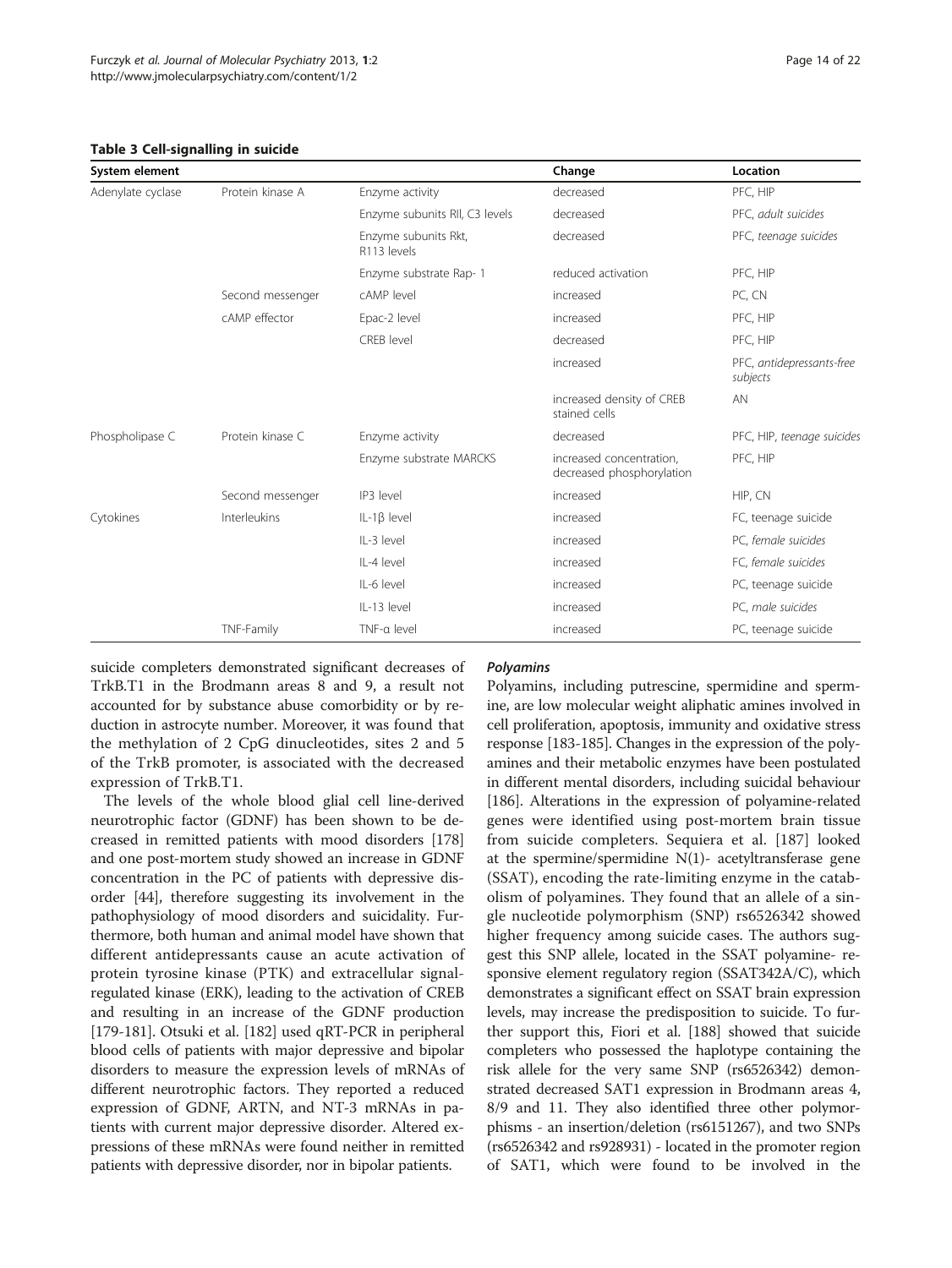regulation of gene expression and, according to the authors, might thus provide a mechanism for the decreased SAT1 expression observed in suicide completers. A reduction in spermine/spermidine N(1)-acetyltransferase gene expression in cortical regions of individuals who have died by suicide was confirmed by Klempan et al. [[189\]](#page-21-0) and Guipponi et al. [[190\]](#page-21-0). The latter study does not support a role of the rs6526342 SNP in suicide, but highlights the importance of epigenetic factors influencing the level of SAT1 expression, a conclusion drawn also by Fiori and Turecki [[191\]](#page-21-0). Global gene expression profiling of the polyamine system in suicide completers by Fiori and colleagues [[192](#page-21-0)] identified 14 genes displaying differential expression. These included spermidine/spermine N1 acetyltransferase, spermine oxidase, spermine synthase, S-adenosylmethionine decarboxylase, ornithine decarboxylase antizymes 1 and 2, arginase II, aldehyde dehydrogenase 3 family, member A2, brain creatine kinase, mitochondrial creatine kinase 1, glycine amidinotransferase, glutamicoxaloacetic transaminase 1, and arginyl-tRNA synthetaselike genes. Since many of these genes displayed altered expression across several brain regions, the authors concluded that a dysregulated polyamine metabolism is a widespread phenomenon in the brains of suicide completers. In another study, Fiori et al. [[193](#page-21-0)] genotyped 1255 French-Canadian individuals for the 63 polymorphisms, spread across 1074 four polyaminergic genes. The group was followed-up longitudinally for 22 years. The authors found an association between suicide attempts and polymorphisms in SAT1 and the OATL1 genes. Additionally, different genetic variants of SAT1 were also associated with anxiety and mood disorders, conditions linked to suicidal behaviour. Taking into consideration a considerable amount of evidence linking changes in the polyamine metabolism with suicide, Chen et al. [[194\]](#page-21-0) hypothesised levels of spermine, spermidine and putrescine would be different in the brains of suicide victims. To this end, they used a GC-MS method developed specifically for the measurement of spermidine and putrescine levels in post-mortem brain tissue [\[195\]](#page-21-0), to compare the probes derived from suicide completers and controls. In correlation with the conclusions drawn from the previous genetic studies, both putrescine and spermidine levels were found significantly elevated in the brain of suicide victims with major depression.

Table 4 gives an overview of the changes in neural plasticity observed in suicide victims.

#### Neuroendocrinology

Abnormalities in HPA axis have been postulated both in mood disorders and suicide. On the one hand, most patients with depression have been shown to present with hypercortisolemia both in plasma and CSF, increased cortisol response to adrenocorticotropic hormone (ACTH) and a deficient feedback mechanism, reflected in an abnormal dexamethasone suppression test [[11\]](#page-16-0) as well as by enlarged pituitary and adrenal glands [[196-198\]](#page-21-0). On the other hand, a large amount of evidence linking HPA axis dysfunction to suicidality has been published to date. Yerevanian et al. [[199](#page-21-0)] found that DST non-supressors with unipolar depression were significantly more likely to commit suicide than DST suppressors. Similar results were reported by Coryell and Schlesser [\[200](#page-21-0)] in a 15 years long follow-up study of patients with major depressive disorder or a depressed type of schizoaffective disorder. As for suicide attempts, some studies report an association with DST non-suppression [[201,202\]](#page-21-0), while others do not [\[203,204](#page-21-0)]. This suggests HPA axis disturbances may be more strongly related to suicide completion rather than just attempts. Thus, studying the elements of this axis in brain probes from suicide subjects is another interesting area. Raadsheer et al. [\[205](#page-21-0)] reported that the mean total number of CRH-expressing neurons and of CRH neurons co-expressing AVP in hypothalamic paraventricular nucleus (PVN) was significantly higher in depressed subjects than in the control group. Merali et al. [[206,207\]](#page-21-0) found CRHimmunoreactivity levels among suicides were elevated in the LC and in frontopolar, dorsolateral prefrontal (DMPFC) and ventromedial prefrontal cortices, but reduced at the dorsovagal complex (DVC). Austin et al. [[208](#page-21-0)] hypothesized that CRH levels in suicide victims

| System element       |                       |                                                  | Change    | Location                                    |
|----------------------|-----------------------|--------------------------------------------------|-----------|---------------------------------------------|
| Neurotrophic factors | Neurotrophins         | <b>BDNF</b> level                                | decreased | PFC, HIP, antidepressants-<br>free subjects |
|                      |                       | NT-3 level                                       | decreased | PFC, HIP, antidepressants-<br>free subjects |
|                      | BDNF-binding receptor | TrkB receptor concentration                      | decreased | PFC, HIP                                    |
|                      |                       | TrkB.T1 truncated form<br>receptor concentration | decreased | PFC                                         |
| Polyamins            | Putrescine levels     |                                                  | increased | G                                           |
|                      | Spermidine levels     |                                                  | increased | G                                           |
|                      |                       |                                                  |           |                                             |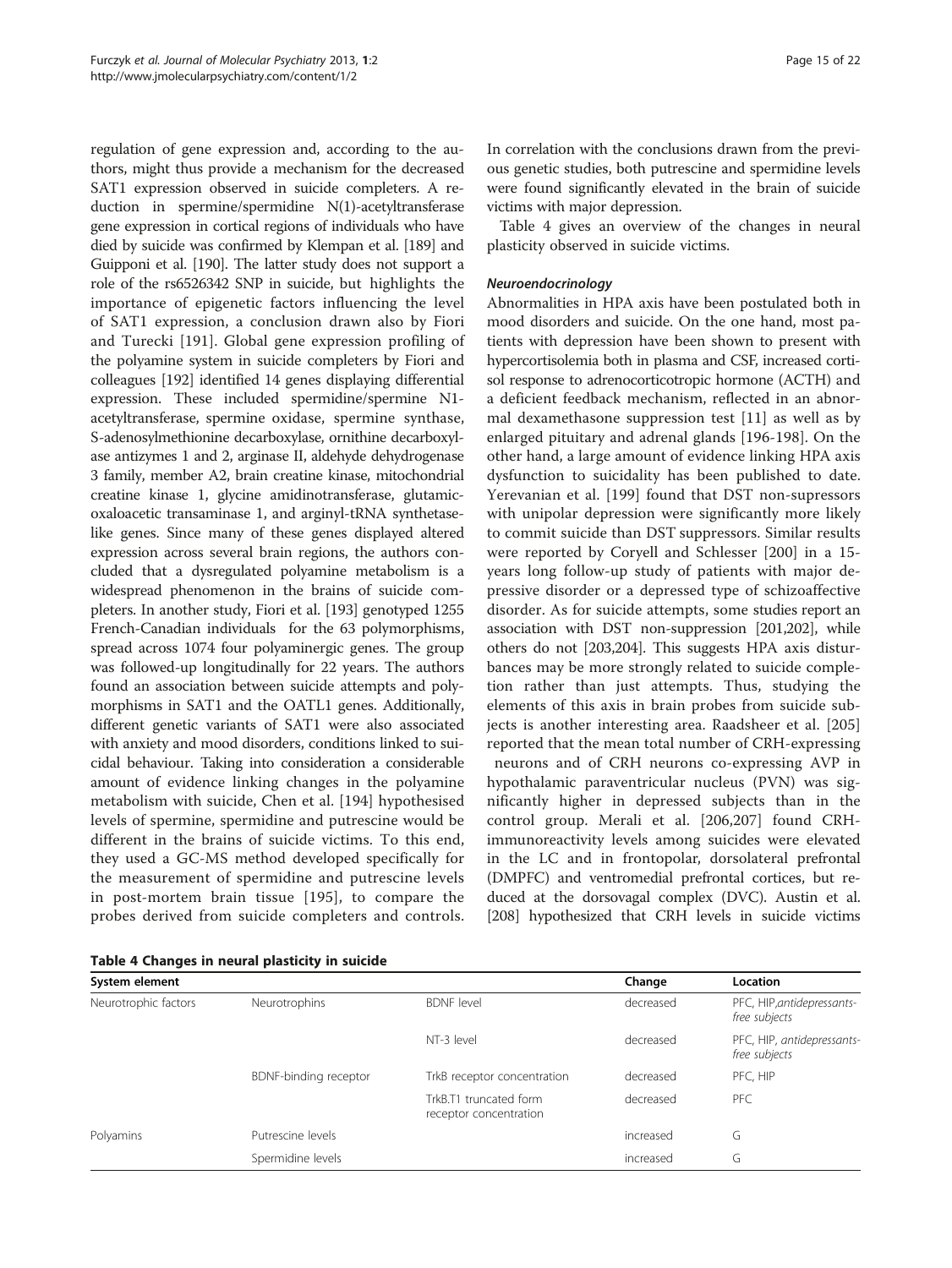would be increased also beyond the HTH, in specific brainstem regions. They next tested this with help of radioimmuno-cytochemistry, using primary antiserum to CRH and a ([[125\]](#page-19-0))I-IgG secondary antibody. They reported an increased level of CRH-immunoreactivity in the LC, in the median raphe and in the caudal dorsal raphe of depressed suicide subjects compared to controls. In conditions of chronic hypersecretion of CRH, due to downregulation, a reduced number of CRF receptor binding sites should be present. Accordingly, Nemeroff and colleagues [[209\]](#page-21-0) described a marked reduction in the number of CRF binding sites in the FC of suicide victims compared with controls. Subsequently, the mRNA levels of CRH1, but not CRH2 receptors for corticotropin were found decreased in suicide brains [[206\]](#page-21-0). What is more, a shift in CRH1:CRH2 mRNA ratio was also reported in pituitaries of suicide subjects [[210\]](#page-21-0). The feedback regulation of the HPA axis by glucocorticosteroids is mediated through two intracellular receptors, known as mineralocorticoid (MRs) and glucocorticoid (GRs) receptors. GRs, which are believed to play an important role in the regulation of stress response, have been studied in the peripheral tissues of depressed patients [\[211](#page-21-0)], who present with a reduced GRs function sometimes referred to as GR resistance, as well as in post-mortem brains of patients with different psychiatric disorders [[212,213\]](#page-21-0), which show decreased levels of GRs in comparison to normal controls. The above described findings indicate that there is a need to also examine a possible role of GRs in the pathology of suicide. To date, one study by Lopez and colleagues [[214\]](#page-21-0) focused on the localization of glucocorticoid receptor (GR) mRNA and proopiomelanocortin (POMC) mRNA in anterior pituitaries of suicide subjects. The analysis of the corticotrophic cell clumps showed that the suicide victims had a higher POMC mRNA density per cell and a larger corticotrophic cell size than controls, however no differences in GR mRNA were detected between the two groups. McGowan et al. [[215\]](#page-21-0) reported that the expression of total glucocorticoid receptor mRNA was significantly reduced in suicide victims with a history of childhood abuse when compared to suicide victims who did not suffer childhood abuse or to controls. Supriyanto et al. [\[216](#page-21-0)] tested a possible association between suicide and polymorphisms of the glucocorticoid

receptor (NR3C1), the mineralocorticoid receptor (NR3C2), and the FK506 binding protein 5 (FKBP5) genes, all of them involved in HPA axis regulation. The authors found that the distributions of TT, TC, and GT haplotypes of the FKBP5 gene (comprised of rs3800373 and rs1360780) in completed suicide and control groups were significantly different. Since the FK506 binding protein 5 interacts functionally with mature corticoid receptor hetero-complexes, this confirms a crucial role of the HPA axis in suicidality. However, no significant differences in genotypic distribution of any single SNP in the three genes in question were observed between the individuals who completed suicide and control groups Table 5.

# **Discussion**

# **Limitations**

Post-mortem studies on brain tissue have a number of limitations. One of them is the relatively short period of time, within which the samples should be collected. For example, the levels of dihydropyrimidinase-related protein-2 were found to decrease within 6 h after death [[217\]](#page-21-0). Thus, the post-mortem interval should ideally not exceed 6 hours, which sometimes can be very hard to achieve. Another problem is the small sample size, which significantly limits the possibility to generate data fit for detailed statistical analysis, especially regarding genetics. Only further improvement in brain collection programs can help to confirm the results of previous pilot studies based on small groups of subjects. The issue is further complicated by an considerable overlap between psychiatric disorders, all of which might alone be associated with certain neurobiological abnormalities, and suicide. With the limited availability of post-mortem samples from psychiatric patients who died of natural causes, it is very difficult to examine if the neurobiological abnormalities in the post-mortem brains are related to suicidality or rather to the psychiatric diagnoses. Hence, there is a need for comparison studies of samples obtained from suicide victims with a particular diagnosis, and those taken from subjects with exactly the same diagnosis, who died of natural causes. Another important problem is the influence of pharmacological and other therapies used in psychiatric patients on brain biology. Thus, it is difficult to distinguish

### Table 5 HPA axis in suicide

| System element |                          |                  | Change    | Location                  |  |
|----------------|--------------------------|------------------|-----------|---------------------------|--|
| Hormones       | CRH levels               |                  | increased | LC, DLPFC, FPC, VMPFC, CN |  |
|                |                          |                  | decreased | <b>DVC</b>                |  |
|                | POMC mRNA level          |                  | increased | aPIT                      |  |
| Receptors      | CRH-receptors            | receptor density | decreased | FC                        |  |
|                | CRH1-receptor mRNA level | decreased        | G         | CRH1-receptor mRNA level  |  |
|                | CRH1/CRH2receptor ratio  | decreased        | PIT       | CRH1/CRH2receptor ratio   |  |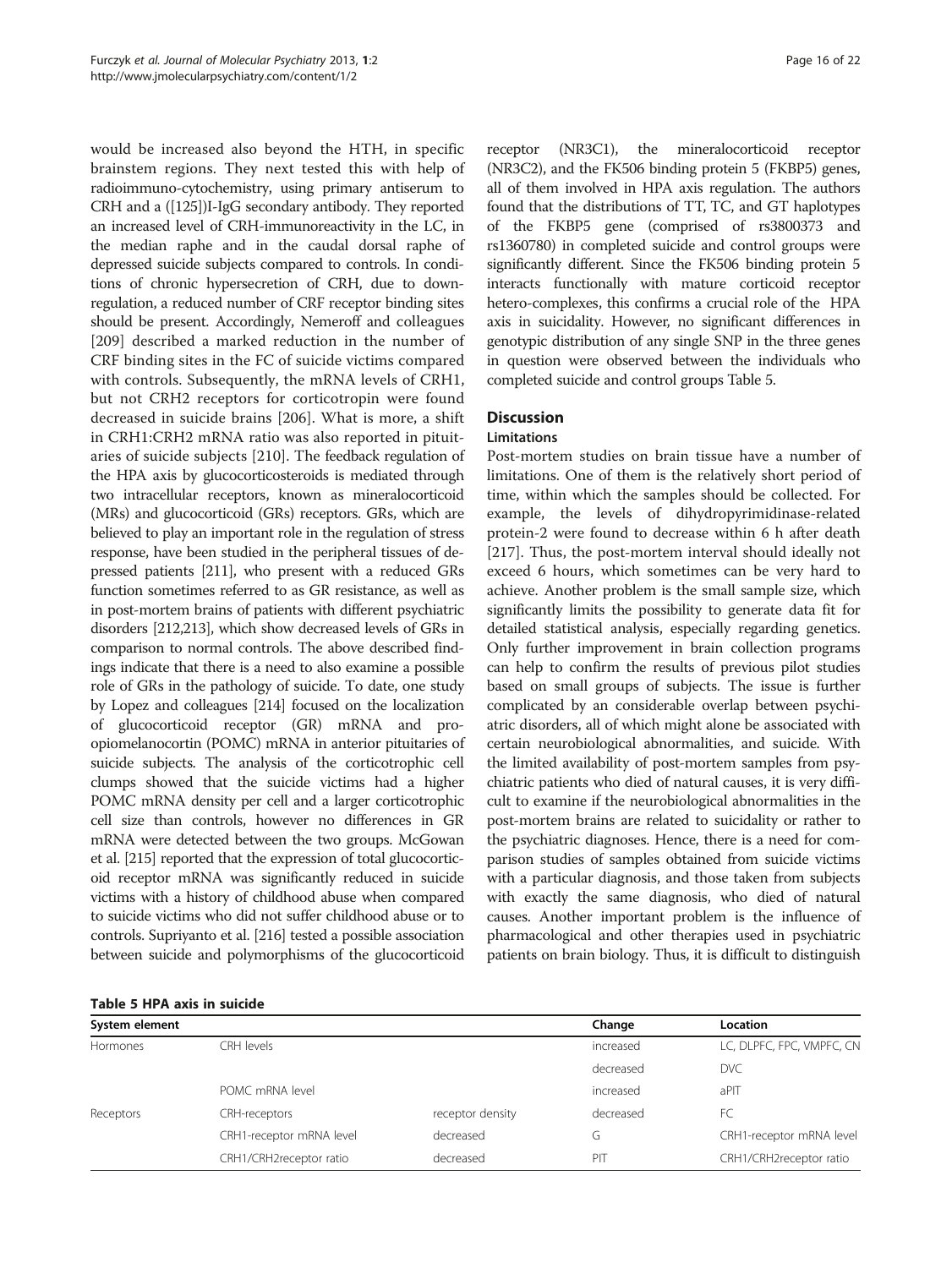<span id="page-16-0"></span>neurobiological factors independently associated with suicidality and not related to comorbid psychiatric disorders or caused by psychiatric treatment. Last but not least, the role of obtaining a very detailed psychological history should never be underestimated. The use of validated methods to reconstruct psychiatric history by means of extensive proxy-based interviews [\[218](#page-21-0)] is indispensable in order to eliminate possible confounding variables influencing the results, such as the history of childhood abuse, other trauma, personality disorders, but also somatic diagnoses.

#### Future possibilities

Post-mortem studies of suicidality provide many possibilities for widening our knowledge of the underlying neuropathology and of the influence of medication and substance abuse, as well as for constructing and testing different clinical hypotheses. Several interesting new research directions of post-mortem studies are conceivable for the future, including innovative genetic and epigenetic studies with the use of new data bases and new brain collection programs. Another unique possibility is the comparison of neurobiological factors characteristic for suicide in the samples representing particular psychiatric disorders, as described above. The same goes for differentiating between neurobiological abnormalities related to suicidal behaviour and those associated with completed suicide. Another interesting possibility is the description of the effects of different psychiatric drugs, their actions on genes expression, protein levels and neuro-receptors, and their efficacy in preventing suicide. Last but not least, the impact of chronic or acute substance intoxication on the brain neurobiology and its influence on the suicide risk could also be further researched in post-mortem studies.

# Conclusions

Studies on post-mortem brain tissue provide numerous possibilities for a deeper insight into the neurobiology of different psychiatric disorders, including suicidal behaviour. With new methods being now introduced to improve the reliability of results, genetic information being openly available for analyses and comparisons and the brain tissue banks being founded and expanded, the post-mortem studies are likely to grow in number and further develop in future.

#### Abbreviations

AN: Amygdalar nuclei; BD: Bipolar disorder; CN: Caudate nuceus; DLPFC: Dorsolateral prefrontal cortex; DVC: Dorsovagal complex; FC: Frontal cortex; FPC: Frontopolar cortex; G: Global; HIP: Hippocampus; HTH: Hypothalamus; LC: Locus coeruleus; LS: Limbic system; MD: Major depression; NA: Nucleus accumbens; NC: Not characterised; OC: Occipital cortex; P: Putamen; PIT: Pituitary; aPIT: Anterior pituitary; PFC: Prefrontal cortex; RN: Raphe nuclei; SCH: Schizophrenia; TC: Temporal cortex; VMPFC: Ventromedial prefrontal cortex.

#### Competing interests

JT has obtained financial support (e.g. lecture honoraria, grants for resarch projects and scientific meetings, advisory-board membership) from Actelion, AstraZeneca, Bristol-Meyers Squibb, Ever Neuro Pharma, Janssen-Cilag, Lilly, Lundbeck, Medice Arzneimittel Pütter, Merz Pharmaceuticals, Novartis Pharma, Pfizer Pharma, Roche, Servier, Shire. The other authors declare, that they do not have any competing interests.

#### Authors' contributions

KF made substantial contributions to conception and design of the article, was involved in drafting the manuscript and revising it critically for important intellectual content. BS made substantial contributions to conception of the article, was involved in revising it critically for important intellectual content. TMM made substantial contributions to conception of the article and was involved in revising it critically for important intellectual content. JT initiated the work on this manuscript and made substantial contributions to its conception and design; he was involved in drafting and revising it critically for important intellectual content. AB initiated the work on this manuscript and made substantial contributions to its conception and design; he was involved in drafting and revising it critically for important intellectual content. All authors read and approved the final manuscript.

#### Author details

<sup>1</sup>Department of Psychiatry, University of Rostock, Gehlsheimerstrasse 20 18147, Rostock, Germany. <sup>2</sup> College of Medicine, Swansea University Singleton Park, Swansea SA2 PP, UK. <sup>3</sup>Institute of Forensic Medicine, University of Rostock, St.-Georg-Strasse 108, 18055, Rostock, Germany.

#### Received: 26 September 2012 Accepted: 15 February 2013 Published: 23 April 2013

#### References

- 1. Conwell Y, Duberstein PR, Cox C, Herrmann JH, Forbes NT, Caine ED: Relationships of age and axis I diagnoses in victims of completed suicide: a psychological autopsy study. Am J Psychiatry 1996, 153:1001-1008.
- 2. Harris EC, Barraclough B: Suicide as an outcome for mental disorders. A meta- analysis. Br J Psychiatry 1997, 170:205–228.
- 3. Henriksson MM, Aro HM, Marttunen MJ, Heikkinen ME, Isometsa ET, Kuoppasalmi KI, Lonnqvist JK: Mental disorders and comorbidity in suicide. Am J Psychiatry 1993, 150:935-940.
- Westrin A: Stress system alterations and mood disorders in suicidal patients. A review. Biomed Pharmacother 2000, 54:142–145.
- 5. McGirr A, Turecki G: The relationship of impulsive aggressiveness to suicidality and other depression-linked behaviors. Curr Psychiatry Rep 2007, 9:460–466.
- 6. Scott KM, Hwang I, Chiu WT, Kessler RC, Sampson NA, Angermeyer M, Beautrais A, Borges G, Bruffaerts R, de Graaf R, Florescu S, Fukao A, Haro JM, Hu C, Kovess V, Levinson D, Posada-Villa J, Scocco P, Nock MK: Chronic physical conditions and their association with first onset of suicidal behavior in the world mental health surveys. Psychosom Med 2010, 72:712–719.
- 7. Beck AT, Steer RA, Beck JS, Newman CF: Hopelessness, depression, suicidal ideation, and clinical diagnosis of depression. Suicide Life Threat Behav 1993, 23:139–145.
- 8. Au AC, Lau S, Lee MT: Suicide ideation and depression: the moderation effects of family cohesion and social self-concept. Adolescence 2009, 44:851–868.
- 9. Hafner H: [The epidemiology of suicide and attempted suicide]. Psychiatr Neurol Med Psychol (Leipz) 1989, 41:449–475.
- 10. Asberg M, Traskman L, Thoren P: 5-HIAA in the cerebrospinal fluid. A biochemical suicide predictor? Arch Gen Psychiatry 1976, 33:1193–1197.
- 11. Nordstrom P, Samuelsson M, Asberg M, Traskman-Bendz L, Aberg-Wistedt A, Nordin C, Bertilsson L: CSF 5-HIAA predicts suicide risk after attempted suicide. Suicide Life Threat Behav 1994, 24:1-9.
- 12. Pandey GN, Pandey SC, Dwivedi Y, Sharma RP, Janicak PG, Davis JM: Platelet serotonin-2A receptors: a potential biological marker for suicidal behavior. Am J Psychiatry 1995, 152:850-855.
- 13. van Praag HM: CSF 5-HIAA and suicide in non-depressed schizophrenics. Lancet 1983, 2:977–978.
- 14. McGirr A, Diaconu G, Berlim MT, Pruessner JC, Sable R, Cabot S, Turecki G: Dysregulation of the sympathetic nervous system, hypothalamic-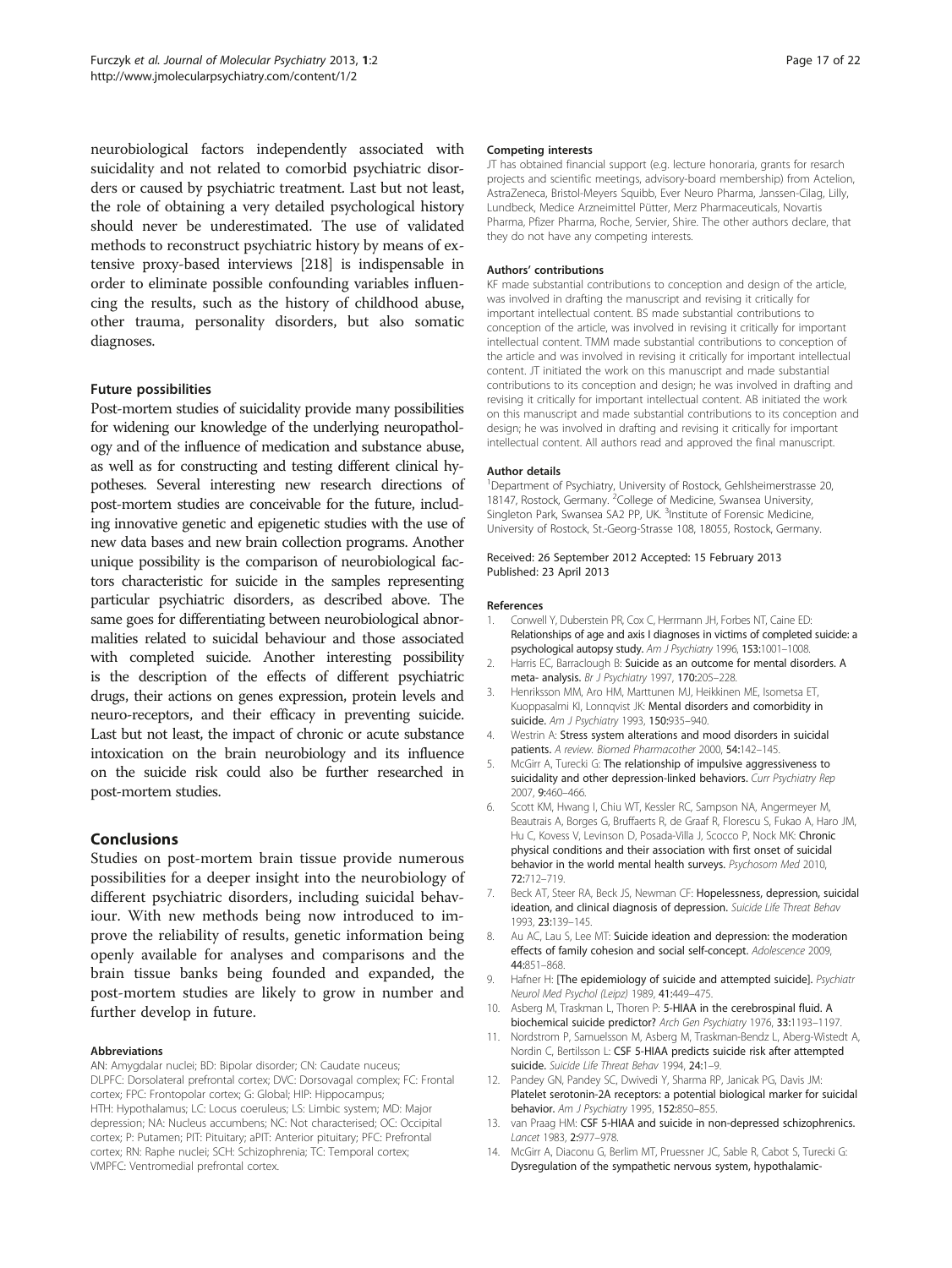<span id="page-17-0"></span>pituitary-adrenal axis and executive function in individuals at risk for suicide. J Psychiatry Neurosci 2010, 35:399-408.

- 15. Sunnqvist C, Westrin A, Traskman-Bendz L: Suicide attempters: biological stressmarkers and adverse life events. Eur Arch Psychiatry Clin Neurosci 2008, 258:456–462.
- 16. Kamali M, Saunders EF, Prossin AR, Brucksch CB, Harrington GJ, Langenecker SA, McInnis MG: Associations between suicide attempts and elevated bedtime salivary cortisol levels in bipolar disorder. J Affect Disord 2012, 136:350–358.
- 17. Greenhalgh T: How to read a paper: Papers that summarise other papers systematic reviews and meta-analyses). BMJ 1997, 315:672–675.
- 18. Schmitt A, Parlapani E, Bauer M, Heinsen H, Falkai P: Is brain banking of psychiatric cases valuable for neurobiological research? Clinics (Sao Paulo) 2008, 63:255–266.
- 19. Monoranu CM, Grunblatt E, Bartl J, Meyer A, Apfelbacher M, Keller D, Michel TM, Al- Saraj S, Schmitt A, Falkai P, Roggendorf W, Deckert J, Ferrer I, Riederer P: Methyl- and acetyltransferases are stable epigenetic markers postmortem. Cell Tissue Bank 2011, 12:289–297.
- 20. Grunblatt E, Proft F, Apfelbacher M, Deckert J, Roggendorf W, Riederer P, Monoranu CM: Brain tryptophan rather than pH-value is altered as consequence of artificial postmortem interval and storage conditions. Neurochem Int 2010, 57:819–822.
- 21. Bell JE, Alafuzoff I, Al-Sarraj S, Arzberger T, Bogdanovic N, Budka H, Dexter DT, Falkai P, Ferrer I, Gelpi E, Gentleman SM, Giaccone G, Huitinga I, Ironside JW, Klioueva N, Kovacs GG, Meyronet D, Palkovits M, Parchi P, Patsouris E, Reynolds R, Riederer P, Roggendorf W, Seilhean D, Schmitt A, Schmitz P, Streichenberger N, Schwalber A, Kretzschmar H: Management of a twentyfirst century brain bank: experience in the BrainNet Europe consortium. Acta Neuropathol 2008, 115:497-507.
- 22. Sequeira A, Kim C, Seguin M, Lesage A, Chawky N, Desautels A, Tousignant M, Vanier C, Lipp O, Benkelfat C, Rouleau G, Turecki G: Wolfram syndrome and suicide: Evidence for a role of WFS1 in suicidal and impulsive behavior. Am J Med Genet B Neuropsychiatr Genet 2003, 119B:108–113.
- 23. Swift RG, Sadler DB, Swift M: Psychiatric findings in Wolfram syndrome homozygotes. Lancet 1990, 336:667–669.
- 24. Kunugi H, Hashimoto R, Yoshida M, Tatsumi M, Kamijima K: A missense polymorphism (S205L) of the low-affinity neurotrophin receptor p75NTR gene is associated with depressive disorder and attempted suicide. Am J Med Genet B Neuropsychiatr Genet 2004, 129B:44-46.
- 25. Iwamoto K, Bundo M, Kato T: Altered expression of mitochondria-related genes in postmortem brains of patients with bipolar disorder or schizophrenia, as revealed by large-scale DNA microarray analysis. Hum Mol Genet 2005, 14:241–253.
- 26. Konradi C: Gene expression microarray studies in polygenic psychiatric disorders: applications and data analysis. Brain Res Brain Res Rev 2005, 50:142–155.
- 27. Must A, Koks S, Vasar E, Tasa G, Lang A, Maron E, Vali M: Common variations in 4p locus are related to male completed suicide. Neuromolecular Med 2009, 11:13–19.
- 28. Sequeira A, Klempan T, Canetti L, Ffrench-Mullen J, Benkelfat C, Rouleau GA, Turecki G: Patterns of gene expression in the limbic system of suicides with and without major depression. Mol Psychiatry 2007, 12:640-655.
- 29. Glare EM, Divjak M, Bailey MJ, Walters EH: beta-Actin and GAPDH housekeeping gene expression in asthmatic airways is variable and not suitable for normalising mRNA levels. Thorax 2002, 57:765–770.
- 30. Shi Q, Pavey ES, Carter RE: Bonferroni-based correction factor for multiple, correlated endpoints. Pharm Stat 2012, 11:300–309.
- 31. Yang G, Gong YD, Gong K, Jiang WL, Kwon E, Wang P, Zheng H, Zhang XF, Gan WB, Zhao NM: Reduced synaptic vesicle density and active zone size in mice lacking amyloid precursor protein (APP) and APP-like protein 2. Neurosci Lett 2005, 384:66–71.
- 32. Ferguson GD, Herschman HR, Storm DR: Reduced anxiety and depressionlike behavior in synaptotagmin IV (−/−) mice. Neuropharmacology 2004, 47:604–611.
- 33. Sequeira A, Mamdani F, Ernst C, Vawter MP, Bunney WE, Lebel V, Rehal S, Klempan T, Gratton A, Benkelfat C, Rouleau GA, Mechawar N, Turecki G: Global brain gene expression analysis links glutamatergic and GABAergic alterations to suicide and major depression. PLoS One 2009, 4:e6585.
- 34. Kuloglu M, Ustundag B, Atmaca M, Canatan H, Tezcan AE, Cinkilinc N: Lipid peroxidation and antioxidant enzyme levels in patients with schizophrenia and bipolar disorder. Cell Biochem Funct 2002, 20:171-175.
- 35. Thalmeier A, Dickmann M, Giegling I, Schneider B, MH A, Maurer K, Schnabel A, Kauert G, Moller HJ, Rujescu D: Gene expression profiling of post-mortem orbitofrontal cortex in violent suicide victims. Int J Neuropsychopharmacol 2008, 11:217–228.
- 36. Kim S, Choi KH, Baykiz AF, Gershenfeld HK: Suicide candidate genes associated with bipolar disorder and schizophrenia: an exploratory gene expression profiling analysis of post-mortem prefrontal cortex. BMC Genomics 2007, 8:413.
- 37. Sibille E, Arango V, Galfalvy HC, Pavlidis P, Erraji-Benchekroun L, Ellis SP, John Mann J: Gene expression profiling of depression and suicide in human prefrontal cortex. Neuropsychopharmacology 2004, 29:351–361.
- 38. Wilkins MR, Sanchez JC, Gooley AA, Appel RD, Humphery-Smith I, Hochstrasser DF, Williams KL: Progress with proteome projects: why all proteins expressed by a genome should be identified and how to do it. Biotechnol Genet Eng Rev 1996, 13:19–50.
- 39. Hunnerkopf R, Grassl J, Thome J: [Proteomics: biomarker research in psychiatry]. Fortschr Neurol Psychiatr 2007, 75:579–586.
- 40. Schlicht K, Büttner A, Siedler F, Scheffer B, Zill P, Eisenmenger W, Ackenheil M, Bondy B: Comparative proteomic analysis with postmortem prefrontal cortex tissues of suicide victims versus controls. J Psychiatr Res 2007, 41:493–501.
- 41. Eng LF, Ghirnikar RS, Lee YL: Glial fibrillary acidic protein: GFAP-thirty-one years (1969–2000). Neurochem Res 2000, 25:1439–1451.
- 42. Webster MJ, Knable MB, Johnston-Wilson N, Nagata K, Inagaki M, Yolken RH: Immunohistochemical localization of phosphorylated glial fibrillary acidic protein in the prefrontal cortex and hippocampus from patients with schizophrenia, bipolar disorder, and depression. Brain Behav Immun 2001, 15:388–400.
- 43. De Leo ME, Borrello S, Passantino M, Palazzotti B, Mordente A, Daniele A, Filippini V, Galeotti T, Masullo C: Oxidative stress and overexpression of manganese superoxide dismutase in patients with Alzheimer's disease. Neurosci Lett 1998, 250:173–176.
- 44. Michel TM, Frangou S, Camara S, Thiemeyer D, Jecel J, Tatschner T, Zoechling R, Grunblatt E: Altered glial cell line-derived neurotrophic factor (GDNF) concentrations in the brain of patients with depressive disorder: a comparative post-mortem study. Eur Psychiatry 2008, 23:413-420.
- 45. Michel TM, Thome J, Martin D, Nara K, Zwerina S, Tatschner T, Weijers HG, Koutsilieri E: Cu, Zn- and Mn-superoxide dismutase levels in brains of patients with schizophrenic psychosis. J Neural Transm 2004, 111:1191-1201.
- 46. Pae CU, Yoon SJ, Patkar A, Kim JJ, Jun TY, Lee C, Paik IH: Manganese superoxide dismutase (MnSOD: Ala-9Val) gene polymorphism and mood disorders: a preliminary study. Prog Neuropsychopharmacol Biol Psychiatry 2006, 30:1326–1329.
- 47. Ranjekar PK, Hinge A, Hegde MV, Ghate M, Kale A, Sitasawad S, Wagh UV, Debsikdar VB, Mahadik SP: Decreased antioxidant enzymes and membrane essential polyunsaturated fatty acids in schizophrenic and bipolar mood disorder patients. Psychiatry Res 2003, 121:109–122.
- 48. Brunner J, Bronisch T, Uhr M, Ising M, Binder E, Holsboer F, Turck CW: Proteomic analysis of the CSF in unmedicated patients with major depressive disorder reveals alterations in suicide attempters. Eur Arch Psychiatry Clin Neurosci 2005, 255:438–440.
- 49. Stockmeier CA, Shapiro LA, Dilley GE, Kolli TN, Friedman L, Rajkowska G: Increase in serotonin-1A autoreceptors in the midbrain of suicide victims with major depression-postmortem evidence for decreased serotonin activity. J Neurosci 1998, 18:7394–7401.
- 50. Matsubara S, Arora RC, Meltzer HY: Serotonergic measures in suicide brain: 5- HT1A binding sites in frontal cortex of suicide victims. J Neural Transm Gen Sect 1991, 85:181–194.
- 51. Arranz B, Eriksson A, Mellerup E, Plenge P, Marcusson J: Brain 5-HT1A, 5-HT1D, and 5-HT2 receptors in suicide victims. Biol Psychiatry 1994, 35:457-463.
- 52. Lowther S, De Paermentier F, Cheetham SC, Crompton MR, Katona CL, Horton RW: 5-HT1A receptor binding sites in post-mortem brain samples from depressed suicides and controls. J Affect Disord 1997, 42:199–207.
- 53. Stockmeier CA, Dilley GE, Shapiro LA, Overholser JC, Thompson PA, Meltzer HY: Serotonin receptors in suicide victims with major depression. Neuropsychopharmacology 1997, 16:162–173.
- 54. Stockmeier CA, Howley E, Shi X, Sobanska A, Clarke G, Friedman L, Rajkowska G: Antagonist but not agonist labeling of serotonin-1A receptors is decreased in major depressive disorder. J Psychiatr Res 2009, 43:887–894.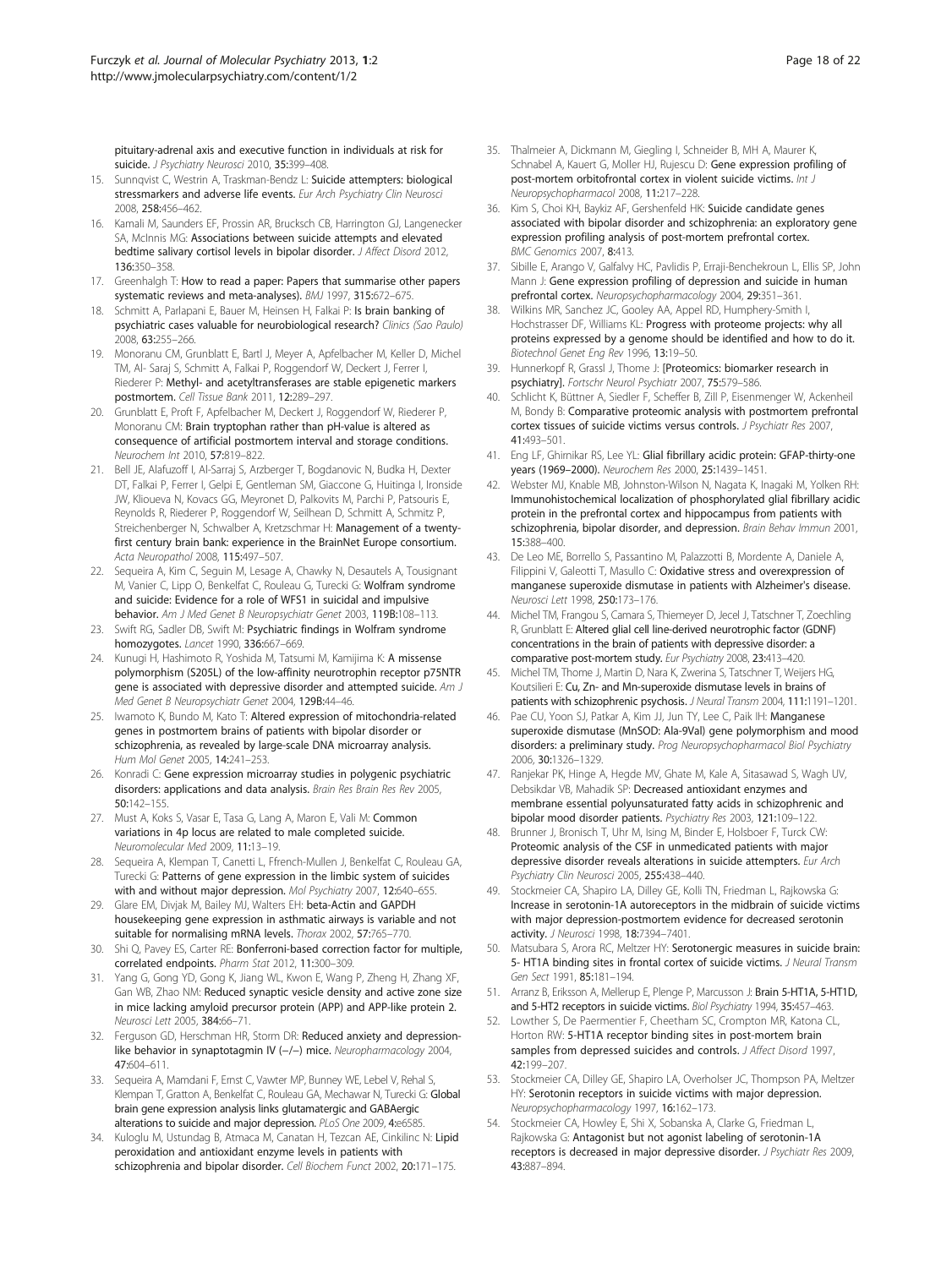- <span id="page-18-0"></span>55. Arango V, Underwood MD, Gubbi AV, Mann JJ: Localized alterations in pre- and postsynaptic serotonin binding sites in the ventrolateral prefrontal cortex of suicide victims. Brain Res 1995, 688:121–133.
- 56. Joyce JN, Shane A, Lexow N, Winokur A, Casanova MF, Kleinman JE: Serotonin uptake sites and serotonin receptors are altered in the limbic system of schizophrenics. Neuropsychopharmacology 1993, 8:315–336.
- 57. Gingrich JA, Hen R: Dissecting the role of the serotonin system in neuropsychiatric disorders using knockout mice. Psychopharmacology (Berl) 2001, 155:1–10.
- 58. New AS, Gelernter J, Goodman M, Mitropoulou V, Koenigsberg H, Silverman J, Siever LJ: Suicide, impulsive aggression, and HTR1B genotype. Biol Psychiatry 2001, 50:62–65.
- 59. Huang YY, Grailhe R, Arango V, Hen R, Mann JJ: Relationship of psychopathology to the human serotonin1B genotype and receptor binding kinetics in postmortem brain tissue. Neuropsychopharmacology 1999, 21:238–246.
- 60. Huang YY, Oquendo MA, Friedman JM, Greenhill LL, Brodsky B, Malone KM, Khait V, Mann JJ: Substance abuse disorder and major depression are associated with the human 5-HT1B receptor gene (HTR1B) G861C polymorphism. Neuropsychopharmacology 2003, 28:163–169.
- 61. Stefulj J, Büttner A, Kubat M, Zill P, Balija M, Eisenmenger W, Bondy B, Jernej B: 5HT-2C receptor polymorphism in suicide victims. Association studies in German and Slavic populations. Eur Arch Psychiatry Clin Neurosci 2004, 254:224–227.
- 62. Stanley M, Mann JJ: Increased serotonin-2 binding sites in frontal cortex of suicide victims. Lancet 1983, 1:214–216.
- 63. Arango V, Ernsberger P, Marzuk PM, Chen JS, Tierney H, Stanley M, Reis DJ, Mann JJ: Autoradiographic demonstration of increased serotonin 5-HT2 and beta- adrenergic receptor binding sites in the brain of suicide victims. Arch Gen Psychiatry 1990, 47:1038–1047.
- 64. Arora RC, Meltzer HY: 3H-imipramine binding in the frontal cortex of suicides. Psychiatry Res 1989, 30:125-135.
- 65. Mann JJ, Stanley M, McBride PA, McEwen BS: Increased serotonin2 and beta- adrenergic receptor binding in the frontal cortices of suicide victims. Arch Gen Psychiatry 1986, 43:954–959.
- 66. Pandey GN, Dwivedi Y, Rizavi HS, Ren X, Pandey SC, Pesold C, Roberts RC, Conley RR, Tamminga CA: Higher expression of serotonin 5-HT(2A) receptors in the postmortem brains of teenage suicide victims. Am J Psychiatry 2002, 159:419–429.
- 67. Turecki G, Briere R, Dewar K, Antonetti T, Lesage AD, Seguin M, Chawky N, Vanier C, Alda M, Joober R, Benkelfat C, Rouleau GA: Prediction of level of serotonin 2A receptor binding by serotonin receptor 2A genetic variation in postmortem brain samples from subjects who did or did not commit suicide. Am J Psychiatry 1999, 156:1456–1458.
- 68. Yates M, Leake A, Candy JM, Fairbairn AF, McKeith IG, Ferrier IN: 5HT2 receptor changes in major depression. Biol Psychiatry 1990, 27:489–496.
- 69. Crow TJ, Cross AJ, Cooper SJ, Deakin JF, Ferrier IN, Johnson JA, Joseph MH, Owen F, Poulter M, Lofthouse R, et al: Neurotransmitter receptors and monoamine metabolites in the brains of patients with Alzheimer-type dementia and depression, and suicides. Neuropharmacology 1984, 23:1561–1569.
- 70. Lowther S, De Paermentier F, Crompton MR, Katona CL, Horton RW: Brain 5-HT2 receptors in suicide victims: violence of death, depression and effects of antidepressant treatment. Brain Res 1994, 642:281–289.
- 71. Owen F, Cross AJ, Crow TJ, Deakin JF, Ferrier IN, Lofthouse R, Poulter M: Brain 5- HT-2 receptors and suicide. Lancet 1983, 2:1256.
- 72. Rosel P, Arranz B, San L, Vallejo J, Crespo JM, Urretavizcaya M, Navarro MA: Altered 5-HT(2A) binding sites and second messenger inositol trisphosphate (IP(3)) levels in hippocampus but not in frontal cortex from depressed suicide victims. Psychiatry Res 2000, 99:173–181.
- 73. Gross-Isseroff R, Dillon KA, Fieldust SJ, Biegon A: Autoradiographic analysis of alpha 1-noradrenergic receptors in the human brain postmortem. Effect of suicide. Arch Gen Psychiatry 1990, 47:1049–1053.
- 74. Escriba PV, Ozaita A, Garcia-Sevilla JA: Increased mRNA expression of alpha2A- adrenoceptors, serotonin receptors and mu-opioid receptors in the brains of suicide victims. Neuropsychopharmacology 2004, 29:1512–1521.
- 75. Shelton RC, Sanders-Bush E, Manier DH, Lewis DA: Elevated 5-HT 2A receptors in postmortem prefrontal cortex in major depression is associated with reduced activity of protein kinase A. Neuroscience 2009, 158:1406–1415.
- 76. Barnes NM, Sharp T: A review of central 5-HT receptors and their function. Neuropharmacology 1999, 38:1083–1152.
- 77. Giorgetti M, Tecott LH: Contributions of 5-HT(2C) receptors to multiple actions of central serotonin systems. Eur J Pharmacol 2004, 488:1–9.
- 78. Pandey GN, Dwivedi Y, Ren X, Rizavi HS, Faludi G, Sarosi A, Palkovits M: Regional distribution and relative abundance of serotonin(2c) receptors in human brain: effect of suicide. Neurochem Res 2006, 31:167–176.
- Burns CM, Chu H, Rueter SM, Hutchinson LK, Canton H, Sanders-Bush E, Emeson RB: Regulation of serotonin-2C receptor G-protein coupling by RNA editing. Nature 1997, 387:303–308.
- 80. Gurevich I, Tamir H, Arango V, Dwork AJ, Mann JJ, Schmauss C: Altered editing of serotonin 2C receptor pre-mRNA in the prefrontal cortex of depressed suicide victims. Neuron 2002, 34:349–356.
- 81. Dracheva S, Chin B, Haroutunian V: Altered serotonin 2C receptor RNA splicing in suicide: association with editing. Neuroreport 2008, 19:379–382.
- 82. Wang Q, O'Brien PJ, Chen CX, Cho DS, Murray JM, Nishikura K: Altered G protein- coupling functions of RNA editing isoform and splicing variant serotonin2C receptors. J Neurochem 2000, 74:1290-1300.
- 83. Lappalainen J, Long JC, Virkkunen M, Ozaki N, Goldman D, Linnoila M: HTR2C Cys23Ser polymorphism in relation to CSF monoamine metabolite concentrations and DSM-III-R psychiatric diagnoses. Biol Psychiatry 1999, 46:821–826.
- 84. Stefulj J, Büttner A, Skavic J, Zill P, Balija M, Eisenmenger W, Bondy B, Jernej B: Serotonin 1B (5HT-1B) receptor polymorphism (G861C) in suicide victims: association studies in German and Slavic population. Am J Med Genet B Neuropsychiatr Genet 2004, 127B:48–50.
- 85. Videtic A, Peternelj TT, Zupanc T, Balazic J, Komel R: Promoter and functional polymorphisms of HTR2C and suicide victims. Genes Brain Behav 2009, 8:541–545.
- 86. Underwood MD, Khaibulina AA, Ellis SP, Moran A, Rice PM, Mann JJ, Arango V: Morphometry of the dorsal raphe nucleus serotonergic neurons in suicide victims. Biol Psychiatry 1999, 46:473-483.
- 87. Boldrini M, Underwood MD, Mann JJ, Arango V: More tryptophan hydroxylase in the brainstem dorsal raphe nucleus in depressed suicides. Brain Res 2005, 1041:19–28.
- 88. Zill P, Büttner A, Eisenmenger W, Bondy B, Ackenheil M: Regional mRNA expression of a second tryptophan hydroxylase isoform in postmortem tissue samples of two human brains. Eur Neuropsychopharmacol 2004, 14:282–284.
- 89. Zill P, Büttner A, Eisenmenger W, Moller HJ, Bondy B, Ackenheil M: Single nucleotide polymorphism and haplotype analysis of a novel tryptophan hydroxylase isoform (TPH2) gene in suicide victims. Biol Psychiatry 2004, 56:581–586.
- 90. Ono H, Shirakawa O, Kitamura N, Hashimoto T, Nishiguchi N, Nishimura A, Nushida H, Ueno Y, Maeda K: Tryptophan hydroxylase immunoreactivity is altered by the genetic variation in postmortem brain samples of both suicide victims and controls. Mol Psychiatry 2002, 7:1127–1132.
- 91. Purselle DC, Nemeroff CB: Serotonin transporter: a potential substrate in the biology of suicide. Neuropsychopharmacology 2003, 28:613–619.
- 92. Mann JJ, Huang YY, Underwood MD, Kassir SA, Oppenheim S, Kelly TM, Dwork AJ, Arango V: A serotonin transporter gene promoter polymorphism (5-HTTLPR) and prefrontal cortical binding in major depression and suicide. Arch Gen Psychiatry 2000, 57:729–738.
- 93. Bligh-Glover W, Kolli TN, Shapiro-Kulnane L, Dilley GE, Friedman L, Balraj E, Rajkowska G, Stockmeier CA: The serotonin transporter in the midbrain of suicide victims with major depression. Biol Psychiatry 2000, 47:1015–1024.
- 94. Parsey RV, Hastings RS, Oquendo MA, Hu X, Goldman D, Huang YY, Simpson N, Arcement J, Huang Y, Ogden RT, Van Heertum RL, Arango V, Mann JJ: Effect of a triallelic functional polymorphism of the serotonintransporter-linked promoter region on expression of serotonin transporter in the human brain. Am J Psychiatry 2006, 163:48-51.
- 95. Shioe K, Ichimiya T, Suhara T, Takano A, Sudo Y, Yasuno F, Hirano M, Shinohara M, Kagami M, Okubo Y, Nankai M, Kanba S: No association between genotype of the promoter region of serotonin transporter gene and serotonin transporter binding in human brain measured by PET. Synapse 2003, 48:184–188.
- 96. Zupanc T, Pregelj P, Tomori M, Komel R, Paska AV: No association between polymorphisms in four serotonin receptor genes, serotonin transporter gene and alcohol-related suicide. Psychiatr Danub 2010, 22:522-527.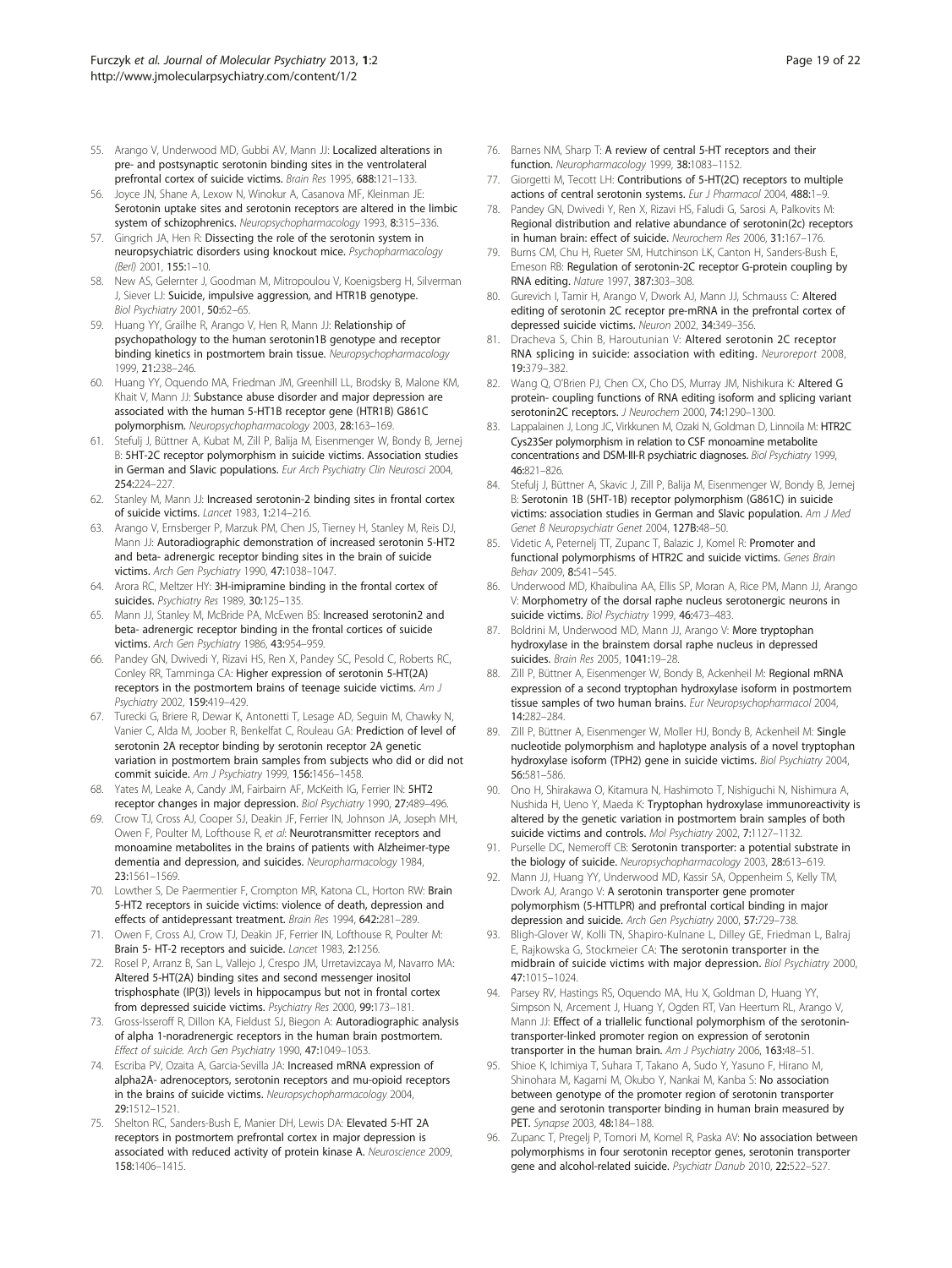- <span id="page-19-0"></span>97. Arango V, Ernsberger P, Sved AF, Mann JJ: Quantitative autoradiography of alpha 1- and alpha 2-adrenergic receptors in the cerebral cortex of controls and suicide victims. Brain Res 1993, 630:271–282.
- Meana JJ, Garcia-Sevilla JA: Increased alpha 2-adrenoceptor density in the frontal cortex of depressed suicide victims. J Neural Transm 1987, 70:377–381.
- 99. Gonzalez AM, Pascual J, Meana JJ, Barturen F, del Arco C, Pazos A, Garcia-Sevilla JA: Autoradiographic demonstration of increased alpha 2 adrenoceptor agonist binding sites in the hippocampus and frontal cortex of depressed suicide victims. J Neurochem 1994, 63:256–265.
- 100. Ordway GA, Widdowson PS, Smith KS, Halaris A: Agonist binding to alpha 2- adrenoceptors is elevated in the locus coeruleus from victims of suicide. J Neurochem 1994, 63:617-624.
- 101. Ordway GA: Pathophysiology of the locus coeruleus in suicide. Ann N Y Acad Sci 1997, 836:233–252.
- 102. Gross-Isseroff R, Weizman A, Fieldust SJ, Israeli M, Biegon A: Unaltered alpha(2)- noradrenergic/imidazoline receptors in suicide victims: a postmortem brain autoradiographic analysis. Eur Neuropsychopharmacol 2000, 10:265–271.
- 103. Schambra UB, Mackensen GB, Stafford-Smith M, Haines DE, Schwinn DA: Neuron specific alpha-adrenergic receptor expression in human cerebellum: implications for emerging cerebellar roles in neurologic disease. Neuroscience 2005, 135:507–523.
- 104. Szot P, White SS, Greenup JL, Leverenz JB, Peskind ER, Raskind MA: Alpha1 adrenoreceptor in human hippocampus: binding and receptor subtype mRNA expression. Brain Res Mol Brain Res 2005, 139:367–371.
- 105. De Paermentier F, Mauger JM, Lowther S, Crompton MR, Katona CL, Horton RW: Brain alpha-adrenoceptors in depressed suicides. Brain Res 1997, 757:60–68.
- 106. Meana JJ, Barturen F, Garcia-Sevilla JA: Alpha 2-adrenoceptors in the brain of suicide victims: increased receptor density associated with major depression. Biol Psychiatry 1992, 31:471–490.
- 107. Callado LF, Meana JJ, Grijalba B, Pazos A, Sastre M, Garcia-Sevilla JA: Selective increase of alpha2A-adrenoceptor agonist binding sites in brains of depressed suicide victims. J Neurochem 1998, 70:1114–1123.
- 108. Gonzalez-Maeso J, Rodriguez-Puertas R, Meana JJ, Garcia-Sevilla JA, Guimon J: Neurotransmitter receptor-mediated activation of G-proteins in brains of suicide victims with mood disorders: selective supersensitivity of alpha(2A)- adrenoceptors. Mol Psychiatry 2002, 7:755–767.
- 109. Garcia-Sevilla JA, Escriba PV, Ozaita A, La Harpe R, Walzer C, Eytan A, Guimon J: Up-regulation of immunolabeled alpha2A-adrenoceptors, Gi coupling proteins, and regulatory receptor kinases in the prefrontal cortex of depressed suicides. J Neurochem 1999, 72:282–291.
- 110. Arango V, Underwood MD, Mann JJ: Alterations in monoamine receptors in the brain of suicide victims. J Clin Psychopharmacol 1992, 12:8S-12S.
- 111. Gurguis GN, Turkka J, Laruelle M, Kleinman J, Linnoila M: Coupling efficiency of brain beta-adrenergic receptors to Gs protein in suicide, alcoholism and control subjects. Psychopharmacology (Berl) 1999, 145:31–38.
- 112. Little KY, Ranc J, Gilmore J, Patel A, Clark TB: Lack of pineal beta-adrenergic receptor alterations in suicide victims with major depression. Psychoneuroendocrinology 1997, 22:53–62.
- 113. Sastre M, Guimon J, Garcia-Sevilla JA: Relationships between beta- and alpha2- adrenoceptors and G coupling proteins in the human brain: effects of age and suicide. Brain Res 2001, 898:242–255.
- 114. Sequeira A, Mamdani F, Lalovic A, Anguelova M, Lesage A, Seguin M, Chawky N, Desautels A, Turecki G: Alpha 2A adrenergic receptor gene and suicide. Psychiatry Res 2004, 125:87-93.
- 115. Martin-Guerrero I, Callado LF, Saitua K, Rivero G, Garcia-Orad A, Meana JJ: The N251K functional polymorphism in the alpha(2A)-adrenoceptor gene is not associated with depression: a study in suicide completers. Psychopharmacology (Berl) 2006, 184:82–86.
- 116. Fukutake M, Hishimoto A, Nishiguchi N, Nushida H, Ueno Y, Shirakawa O, Maeda K: Association of alpha2A-adrenergic receptor gene polymorphism with susceptibility to suicide in Japanese females. Prog Neuropsychopharmacol Biol Psychiatry 2008, 32:1428–1433.
- 117. Molnar S, Mihanovic M, Grah M, Kezic S, Filakovic P, Degmecic D: Comparative study on gene tags of the neurotransmission system in schizophrenic and suicidal subjects. Coll Antropol 2010, 34:1427–1432.
- 118. Arango V, Underwood MD, Mann JJ: Fewer pigmented locus coeruleus neurons in suicide victims: preliminary results. Biol Psychiatry 1996, 39:112–120.
- 119. Nowak G, Szewczyk B, Sadlik K, Piekoszewski W, Trela F, Florek E, Pilc A: Reduced potency of zinc to interact with NMDA receptors in hippocampal tissue of suicide victims. Pol J Pharmacol 2003, 55:455-459.
- 120. Persson ML, Wasserman D, Geijer T, Jonsson EG, Terenius L: Tyrosine hydroxylase allelic distribution in suicide attempters. Psychiatry Res 1997, 72:73–80.
- 121. De Luca V, Strauss J, Kennedy JL: Power based association analysis (PBAT) of serotonergic and noradrenergic polymorphisms in bipolar patients with suicidal behaviour. Prog Neuropsychopharmacol Biol Psychiatry 2008, 32:197–203.
- 122. Hattori H, Shirakawa O, Nishiguchi N, Nushida H, Ueno Y, Maeda K: No evidence of an association between tyrosine hydroxylase gene polymorphisms and suicide victims. Kobe J Med Sci 2006, 52:195-200.
- 123. Biegon A, Fieldust S: Reduced tyrosine hydroxylase immunoreactivity in locus coeruleus of suicide victims. Synapse 1992, 10:79–82.
- 124. Ettinger U, Kumari V, Collier DA, Powell J, Luzi S, Michel TM, Zedomi O, Williams SC: Catechol-O-methyltransferase (COMT) val158met genotype is associated with BOLD response as a function of task characteristic. Neuropsychopharmacology 2008, 33:3046–3057.
- 125. Sheldrick AJ, Krug A, Markov V, Leube D, Michel TM, Zerres K, Eggermann T, Kircher T: Effect of COMT val158met genotype on cognition and personality. Eur Psychiatry 2008, 23:385–389.
- 126. Ono H, Shirakawa O, Nushida H, Ueno Y, Maeda K; Association between catechol- O-methyltransferase functional polymorphism and male suicide completers. Neuropsychopharmacology 2004, 29:1374–1377.
- 127. Bowden C, Cheetham SC, Lowther S, Katona CL, Crompton MR, Horton RW: Reduced dopamine turnover in the basal ganglia of depressed suicides. Brain Res 1997, 769:135–140.
- 128. Allard P, Norlen M: Unchanged density of caudate nucleus dopamine uptake sites in depressed suicide victims. J Neural Transm 1997, 104:1353–1360.
- 129. Feldcamp LA, Souza RP, Romano-Silva M, Kennedy JL, Wong AH: Reduced prefrontal cortex DARPP-32 mRNA in completed suicide victims with schizophrenia. Schizophr Res 2008, 103:192–200.
- 130. Nowak G, Ordway GA, Paul IA: Alterations in the N-methyl-D-aspartate (NMDA) receptor complex in the frontal cortex of suicide victims. Brain Res 1995, 675:157–164.
- 131. Palmer AM, Burns MA, Arango V, Mann JJ: Similar effects of glycine, zinc and an oxidizing agent on [3H]dizocilpine binding to the N-methyl-Daspartate receptor in neocortical tissue from suicide victims and controls. J Neural Transm Gen Sect 1994, 96:1–8.
- 132. Holemans S, De Paermentier F, Horton RW, Crompton MR, Katona CL, Maloteaux JM: NMDA glutamatergic receptors, labelled with [3H]MK-801, in brain samples from drug-free depressed suicides. Brain Res 1993, 616:138–143.
- 133. Freed WJ, Dillon-Carter O, Kleinman JE: Properties of [3H]AMPA binding in postmortem human brain from psychotic subjects and controls: increases in caudate nucleus associated with suicide. Exp Neurol 1993, 121:48–56.
- 134. Noga JT, Hyde TM, Herman MM, Spurney CF, Bigelow LB, Weinberger DR, Kleinman JE: Glutamate receptors in the postmortem striatum of schizophrenic, suicide, and control brains. Synapse 1997, 27:168-176.
- 135. Kalkman HO: Circumstantial evidence for a role of glutamine-synthetase in suicide. Med Hypotheses 2011, 76:905–907.
- 136. Marcus SR, Nadiger HA, Chandrakala MV, Rao TI, Sadasivudu B: Acute and short- term effects of lithium on glutamate metabolism in rat brain. Biochem Pharmacol 1986, 35:365–369.
- 137. Cheetham SC, Crompton MR, Katona CL, Parker SJ, Horton RW: Brain GABAA/benzodiazepine binding sites and glutamic acid decarboxylase activity in depressed suicide victims. Brain Res 1988, 460:114–123.
- 138. Vinod KY, Arango V, Xie S, Kassir SA, Mann JJ, Cooper TB, Hungund BL: Elevated levels of endocannabinoids and CB1 receptor-mediated Gprotein signaling in the prefrontal cortex of alcoholic suicide victims. Biol Psychiatry 2005, 57:480-486.
- 139. Hungund BL, Vinod KY, Kassir SA, Basavarajappa BS, Yalamanchili R, Cooper TB, Mann JJ, Arango V: Upregulation of CB1 receptors and agoniststimulated [35S]GTPgammaS binding in the prefrontal cortex of depressed suicide victims. Mol Psychiatry 2004, 9:184–190.
- 140. Dwivedi Y, Conley RR, Roberts RC, Tamminga CA, Pandey GN: [(3)H]cAMP binding sites and protein kinase a activity in the prefrontal cortex of suicide victims. Am J Psychiatry 2002, 159:66-73.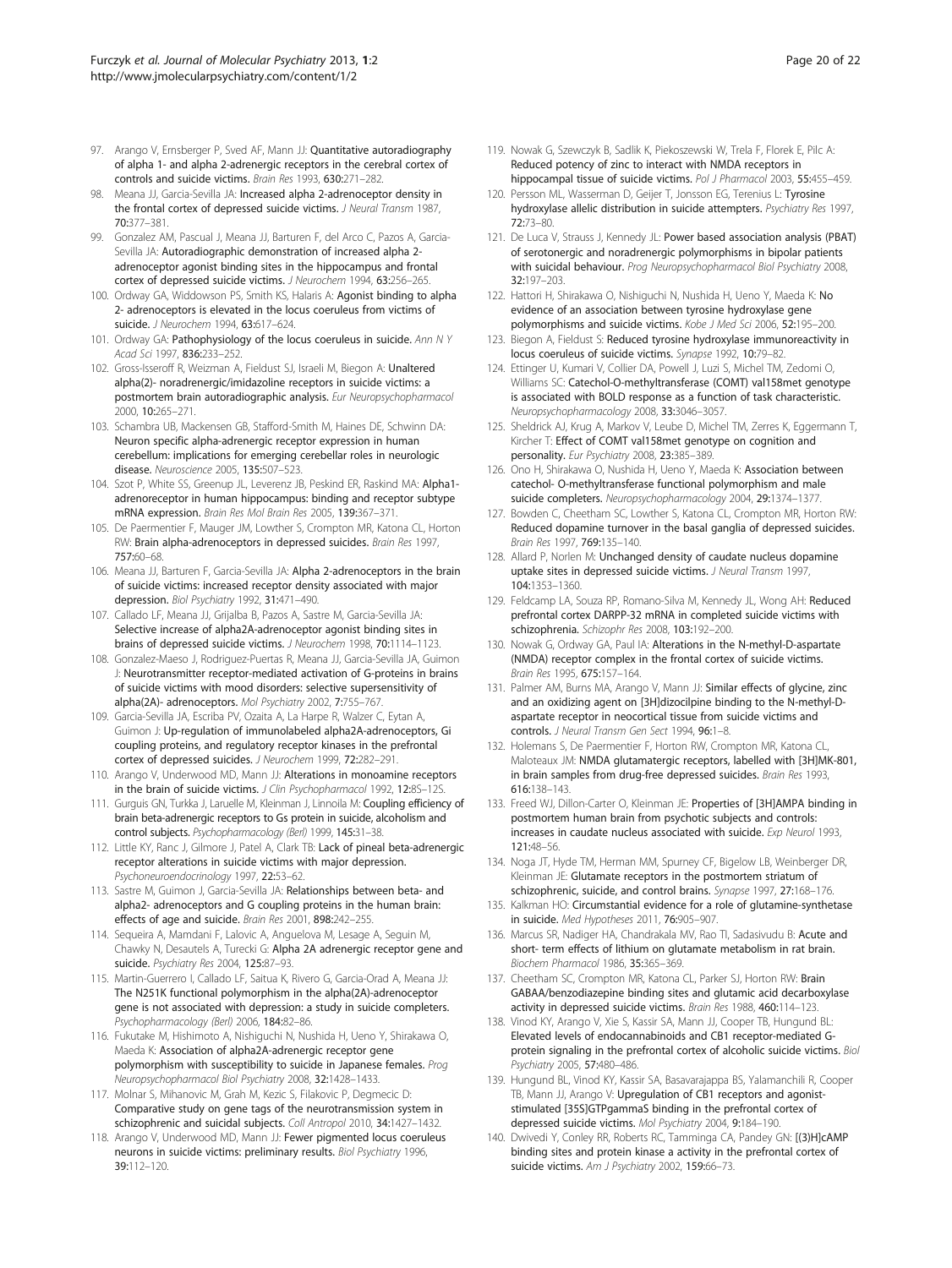- <span id="page-20-0"></span>141. Dwivedi Y, Rizavi HS, Shukla PK, Lyons J, Faludi G, Palkovits M, Sarosi A, Conley RR, Roberts RC, Tamminga CA, Pandey GN: Protein kinase A in postmortem brain of depressed suicide victims: altered expression of specific regulatory and catalytic subunits. Biol Psychiatry 2004, 55:234–243.
- 142. Dwivedi Y, Rao JS, Rizavi HS, Kotowski J, Conley RR, Roberts RC, Tamminga CA, Pandey GN: Abnormal expression and functional characteristics of cyclic adenosine monophosphate response element binding protein in postmortem brain of suicide subjects. Arch Gen Psychiatry 2003, 60:273–282.
- 143. Pandey GN, Dwivedi Y, Ren X, Rizavi HS, Mondal AC, Shukla PK, Conley RR: Brain region specific alterations in the protein and mRNA levels of protein kinase A subunits in the post-mortem brain of teenage suicide victims. Neuropsychopharmacology 2005, 30:1548–1556.
- 144. Dwivedi Y, Mondal AC, Rizavi HS, Faludi G, Palkovits M, Sarosi A, Conley RR, Pandey GN: Differential and brain region-specific regulation of Rap-1 and Epac in depressed suicide victims. Arch Gen Psychiatry 2006, 63:639–648.
- 145. Valdizan EM, Gutierrez O, Pazos A: Adenylate cyclase activity in postmortem brain of suicide subjects: reduced response to betaadrenergic stimulation. Biol Psychiatry 2003, 54:1457–1464.
- 146. Nishizuka Y: Studies and prospectives of protein kinase C in signal transduction. Nihon Ketsueki Gakkai Zasshi 1988, 51:1321–1326.
- 147. Akimoto K, Mizuno K, Osada S, Hirai S, Tanuma S, Suzuki K, Ohno S: A new member of the third class in the protein kinase C family, PKC lambda, expressed dominantly in an undifferentiated mouse embryonal carcinoma cell line and also in many tissues and cells. J Biol Chem 1994, 269:12677–12683.
- 148. Ono Y, Fujii T, Ogita K, Kikkawa U, Igarashi K, Nishizuka Y: Protein kinase C zeta subspecies from rat brain: its structure, expression, and properties. Proc Natl Acad Sci U S A 1989, 86:3099-3103.
- 149. Tanaka C, Nishizuka Y: The protein kinase C family for neuronal signaling. Annu Rev Neurosci 1994, 17:551–567.
- 150. Pandey GN, Dwivedi Y, Rizavi HS, Ren X, Conley RR: Decreased catalytic activity and expression of protein kinase C isozymes in teenage suicide victims: a postmortem brain study. Arch Gen Psychiatry 2004, 61:685–693.
- 151. Choi K, Le T, Xing G, Johnson LR, Ursano RJ: Analysis of kinase gene expression in the frontal cortex of suicide victims: implications of fear and stress. Front Behav Neurosci 2011, 5:46.
- 152. Pandey GN, Dwivedi Y, SridharaRao J, Ren X, Janicak PG, Sharma R: Protein kinase C and phospholipase C activity and expression of their specific isozymes is decreased and expression of MARCKS is increased in platelets of bipolar but not in unipolar patients. Neuropsychopharmacology 2002, 26:216–228.
- 153. Pandey GN, Dwivedi Y, Ren X, Rizavi HS, Roberts RC, Conley RR, Tamminga C: Altered expression and phosphorylation of myristoylated alanine-rich C kinase substrate (MARCKS) in postmortem brain of suicide victims with or without depression. J Psychiatr Res 2003, 37:421-432.
- 154. Odagaki Y, Garcia-Sevilla JA, Huguelet P, La Harpe R, Koyama T, Guimon J: Cyclic AMP-mediated signaling components are upregulated in the prefrontal cortex of depressed suicide victims. Brain Res 2001, 898:224–231.
- 155. Young LT, Bezchlibnyk YB, Chen B, Wang JF, MacQueen GM: Amygdala cyclic adenosine monophosphate response element binding protein phosphorylation in patients with mood disorders: effects of diagnosis, suicide, and drug treatment. Biol Psychiatry 2004, 55:570–577.
- 156. Pandey GN, Dwivedi Y, Ren X, Rizavi HS, Roberts RC, Conley RR: Cyclic AMP response element-binding protein in post-mortem brain of teenage suicide victims: specific decrease in the prefrontal cortex but not the hippocampus. Int J Neuropsychopharmacol 2007, 10:621–629.
- 157. Bonaccorso S, Marino V, Biondi M, Grimaldi F, Ippoliti F, Maes M: Depression induced by treatment with interferon-alpha in patients affected by hepatitis C virus. J Affect Disord 2002, 72:237–241.
- 158. Bonaccorso S, Puzella A, Marino V, Pasquini M, Biondi M, Artini M, Almerighi C, Levrero M, Egyed B, Bosmans E, Meltzer HY, Maes M: Immunotherapy with interferon- alpha in patients affected by chronic hepatitis C induces an intercorrelated stimulation of the cytokine network and an increase in depressive and anxiety symptoms. Psychiatry Res 2001, 105:45-55.
- 159. Berk M, Wadee AA, Kuschke RH, O'Neill-Kerr A: Acute phase proteins in major depression. J Psychosom Res 1997, 43:529-534.
- 160. Kubera M, Kenis G, Bosmans E, Zieba A, Dudek D, Nowak G, Maes M: Plasma levels of interleukin-6, interleukin-10, and interleukin-1 receptor antagonist in depression: comparison between the acute state and after remission. Pol J Pharmacol 2000, 52:237–241.
- 161. Maes M: Evidence for an immune response in major depression: a review and hypothesis. Prog Neuropsychopharmacol Biol Psychiatry 1995, 19:11–38.
- 162. Carpenter LL, Gawuga CE, Tyrka AR, Lee JK, Anderson GM, Price LH: Association between plasma IL-6 response to acute stress and early-life adversity in healthy adults. Neuropsychopharmacology 2010, 35:2617–2623.
- 163. Minami M, Kuraishi Y, Yamaguchi T, Nakai S, Hirai Y, Satoh M: Immobilization stress induces interleukin-1 beta mRNA in the rat hypothalamus. Neurosci Lett 1991, 123:254–256.
- 164. Lindqvist D, Janelidze S, Hagell P, Erhardt S, Samuelsson M, Minthon L, Hansson O, Bjorkqvist M, Traskman-Bendz L, Brundin L: Interleukin-6 is elevated in the cerebrospinal fluid of suicide attempters and related to symptom severity. Biol Psychiatry 2009, 66:287-292.
- 165. Steiner J, Bielau H, Brisch R, Danos P, Ullrich O, Mawrin C, Bernstein HG, Bogerts B: Immunological aspects in the neurobiology of suicide: elevated microglial density in schizophrenia and depression is associated with suicide. J Psychiatr Res 2008, 42:151–157.
- 166. Tonelli LH, Stiller J, Rujescu D, Giegling I, Schneider B, Maurer K, Schnabel A, Moller HJ, Chen HH, Postolache TT: Elevated cytokine expression in the orbitofrontal cortex of victims of suicide. Acta Psychiatr Scand 2008, 117:198–206.
- 167. Pandey GN, Rizavi HS, Ren X, Fareed J, Hoppensteadt DA, Roberts RC, Conley RR, Dwivedi Y: Proinflammatory cytokines in the prefrontal cortex of teenage suicide victims. J Psychiatr Res 2012, 46:57-63.
- 168. Huang EJ, Reichardt LF: Neurotrophins: roles in neuronal development and function. Annu Rev Neurosci 2001, 24:677–736.
- 169. Nibuya M, Nestler EJ, Duman RS: Chronic antidepressant administration increases the expression of cAMP response element binding protein (CREB) in rat hippocampus. J Neurosci 1996, 16:2365–2372.
- 170. Durany N, Michel T, Kurt J, Cruz-Sanchez FF, Cervas-Navarro J, Riederer P: Brain- derived neurotrophic factor and neurotrophin-3 levels in Alzheimer's disease brains. Int J Dev Neurosci 2000, 18:807–813.
- 171. Durany N, Michel T, Zochling R, Boissl KW, Cruz-Sanchez FF, Riederer P, Thome J: Brain-derived neurotrophic factor and neurotrophin 3 in schizophrenic psychoses. Schizophr Res 2001, 52:79–86.
- 172. Dwivedi Y, Rizavi HS, Conley RR, Roberts RC, Tamminga CA, Pandey GN: Altered gene expression of brain-derived neurotrophic factor and receptor tyrosine kinase B in postmortem brain of suicide subjects. Arch Gen Psychiatry 2003, 60:804–815.
- 173. Karege F, Vaudan G, Schwald M, Perroud N, La Harpe R: Neurotrophin levels in postmortem brains of suicide victims and the effects of antemortem diagnosis and psychotropic drugs. Brain Res Mol Brain Res 2005, 136:29–37.
- 174. Sarchiapone M, Carli V, Roy A, Iacoviello L, Cuomo C, Latella MC, di Giannantonio M, Janiri L, de Gaetano M, Janal MN: Association of polymorphism (Val66Met) of brain-derived neurotrophic factor with suicide attempts in depressed patients. Neuropsychobiology 2008, 57:139–145.
- 175. Zai CC, Manchia M, De Luca V, Tiwari AK, Chowdhury NI, Zai GC, Tong RP, Yilmaz Z, Shaikh SA, Strauss J, Kennedy JL: The brain-derived neurotrophic factor gene in suicidal behaviour: a meta-analysis. Int J Neuropsychopharmacol 2012, 15:1037-1042.
- 176. de Luca V, Souza RP, Zai CC, Panariello F, Javaid N, Strauss J, Kennedy JL, Tallerico T, Wong AH: Parent of origin effect and differential allelic expression of BDNF Val66Met in suicidal behaviour. World J Biol Psychiatry 2011, 12:42–47.
- 177. Ernst C, Deleva V, Deng X, Sequeira A, Pomarenski A, Klempan T, Ernst N, Quirion R, Gratton A, Szyf M, Turecki G: Alternative splicing, methylation state, and expression profile of tropomyosin-related kinase B in the frontal cortex of suicide completers. Arch Gen Psychiatry 2009, 66:22-32.
- 178. Takebayashi M, Hisaoka K, Nishida A, Tsuchioka M, Miyoshi I, Kozuru T, Hikasa S, Okamoto Y, Shinno H, Morinobu S, Yamawaki S: Decreased levels of whole blood glial cell line-derived neurotrophic factor (GDNF) in remitted patients with mood disorders. Int J Neuropsychopharmacol 2006, 9:607–612.
- 179. Hisaoka K, Maeda N, Tsuchioka M, Takebayashi M: Antidepressants induce acute CREB phosphorylation and CRE-mediated gene expression in glial cells: a possible contribution to GDNF production. Brain Res 2008, 1196:53–58.
- 180. Hisaoka K, Nishida A, Koda T, Miyata M, Zensho H, Morinobu S, Ohta M, Yamawaki S: Antidepressant drug treatments induce glial cell linederived neurotrophic factor (GDNF) synthesis and release in rat C6 glioblastoma cells. J Neurochem 2001, 79:25–34.